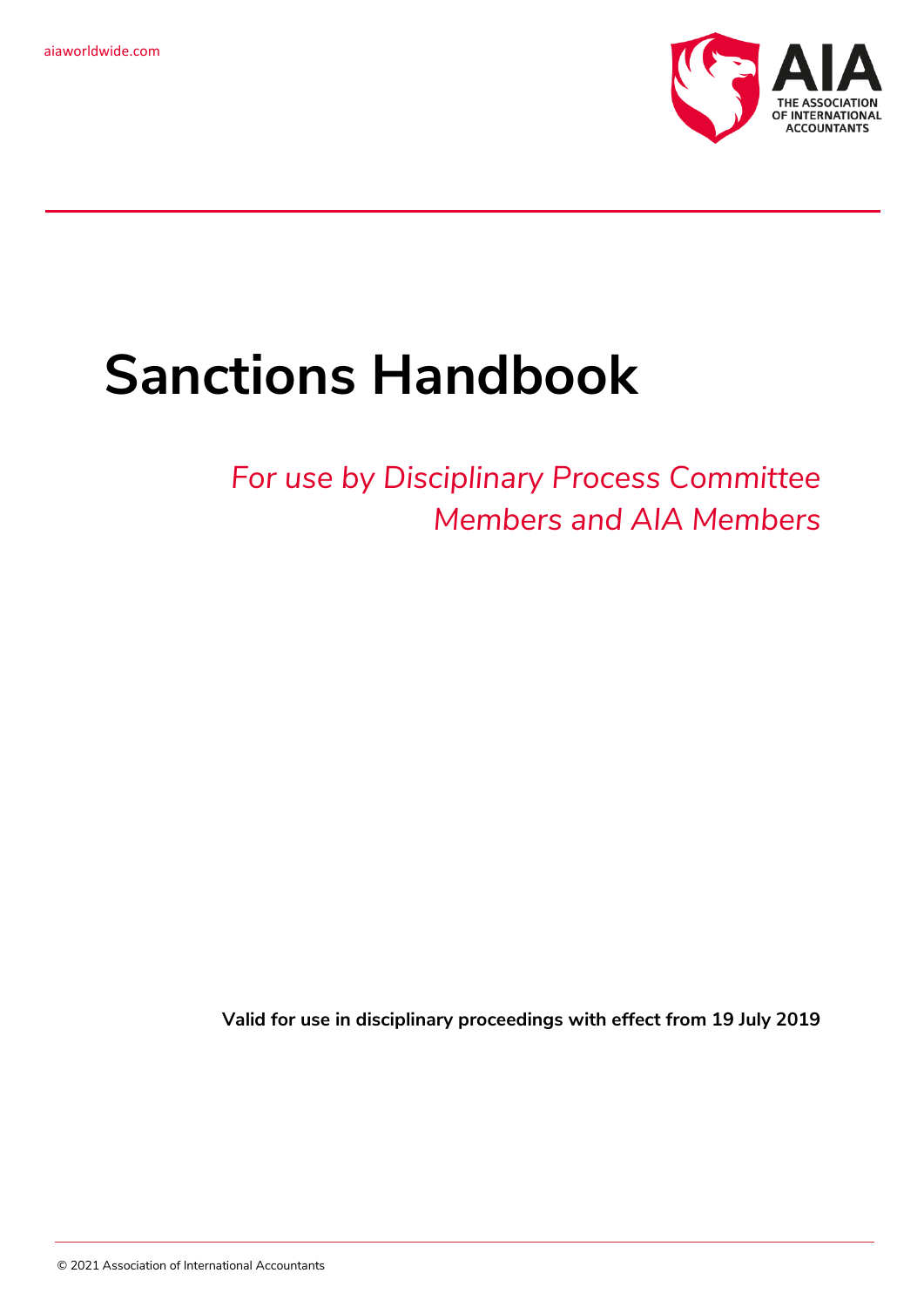## **Sanctions Handbook**

| 1.0 <sub>1</sub> |               |       |  |  |
|------------------|---------------|-------|--|--|
| 2.0              |               |       |  |  |
|                  |               |       |  |  |
|                  | $2.2^{\circ}$ |       |  |  |
|                  |               |       |  |  |
|                  |               | 2.3.1 |  |  |
|                  |               | 2.3.2 |  |  |
|                  |               | 2.3.3 |  |  |
|                  |               | 2.3.4 |  |  |
|                  |               |       |  |  |
|                  |               |       |  |  |
|                  |               |       |  |  |
|                  |               |       |  |  |
|                  |               |       |  |  |
| 4.0              |               |       |  |  |
|                  |               |       |  |  |
|                  |               | 4.1.1 |  |  |
|                  |               | 4.1.2 |  |  |
|                  |               | 4.1.3 |  |  |
|                  |               |       |  |  |
|                  |               |       |  |  |
|                  |               |       |  |  |
|                  |               | 5.2.1 |  |  |
|                  |               | 5.2.2 |  |  |
|                  |               | 5.2.3 |  |  |
|                  |               | 5.2.4 |  |  |
|                  |               | 5.2.5 |  |  |
|                  |               | 5.2.6 |  |  |
|                  |               | 5.2.7 |  |  |
|                  |               | 5.2.8 |  |  |
|                  |               |       |  |  |
|                  |               |       |  |  |
|                  |               | 5.4.1 |  |  |
|                  |               | 5.4.2 |  |  |
|                  |               |       |  |  |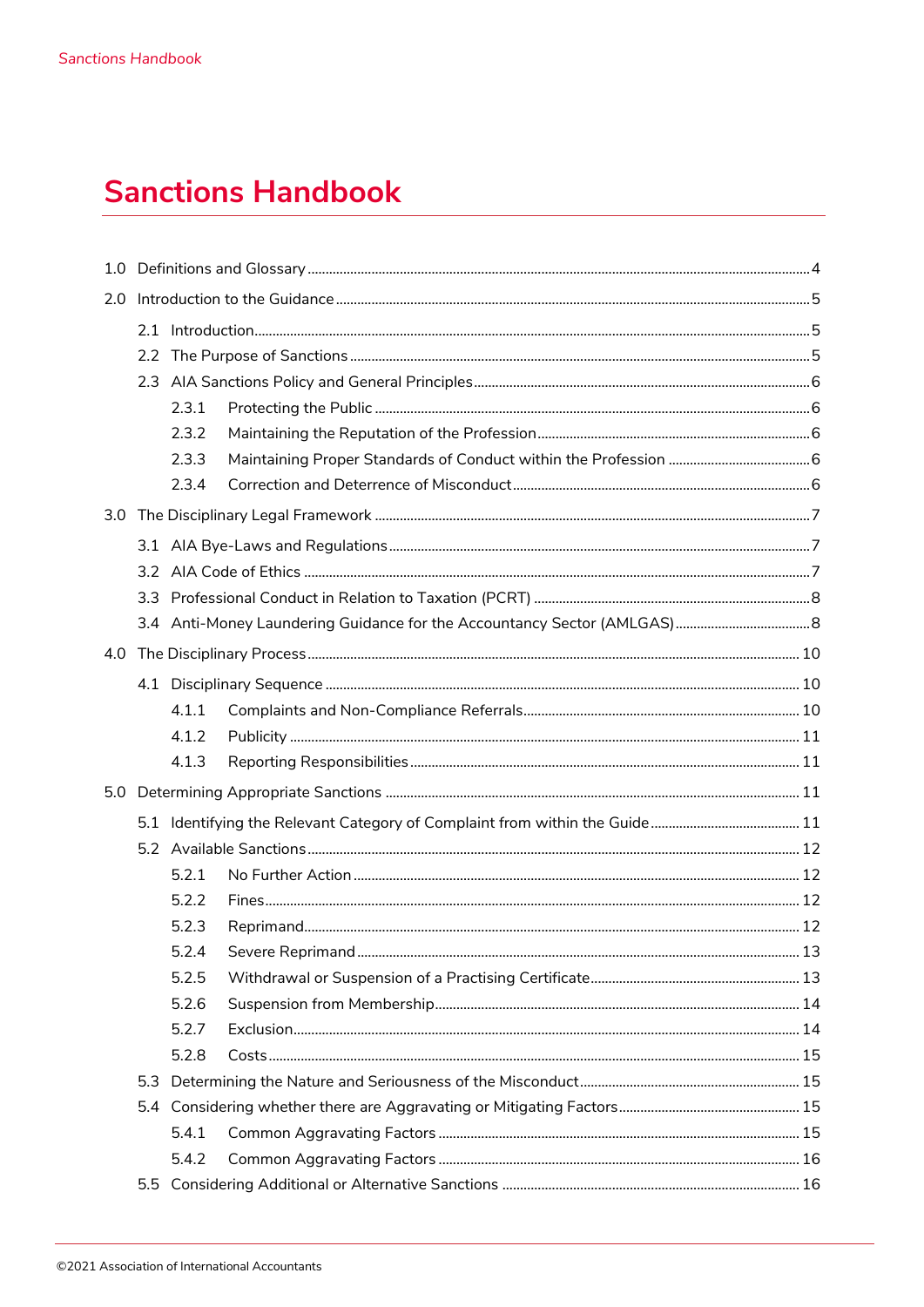#### **Sanctions Handbook**

|     |     | 5.5.1 |  |
|-----|-----|-------|--|
|     |     | 5.5.2 |  |
|     |     | 5.5.3 |  |
|     |     | 5.5.4 |  |
|     |     |       |  |
|     |     | 5.6.1 |  |
|     |     | 5.6.2 |  |
|     | 5.7 |       |  |
|     | 5.8 |       |  |
|     | 5.9 |       |  |
|     |     |       |  |
|     |     |       |  |
| 6.0 |     |       |  |
|     |     |       |  |
|     |     |       |  |
|     | 6.3 |       |  |
|     | 6.4 |       |  |
|     | 6.5 |       |  |
|     | 6.6 |       |  |
|     | 6.7 |       |  |
| 7.0 |     |       |  |
|     |     |       |  |
|     |     |       |  |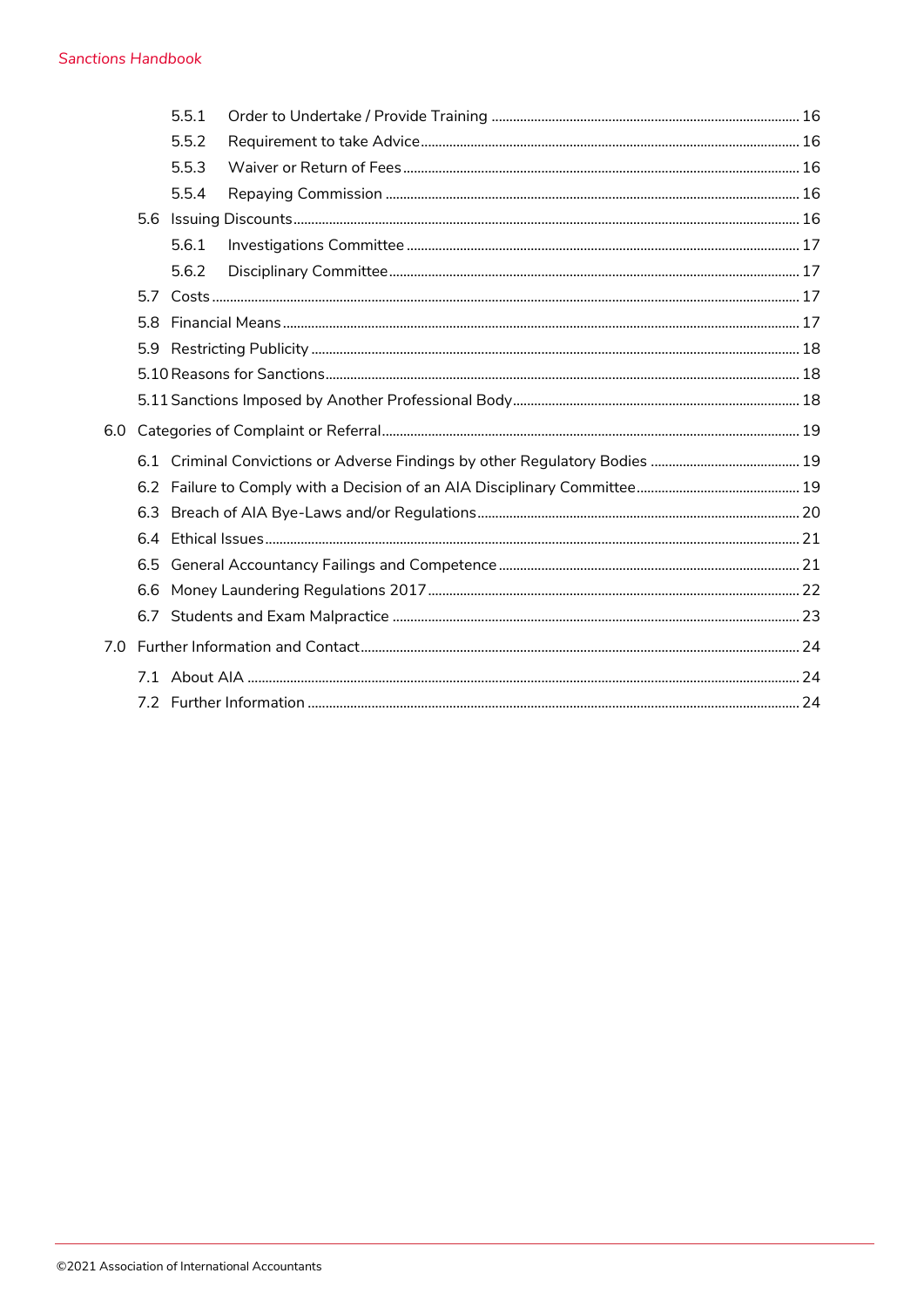## <span id="page-3-0"></span>1.0 Definitions and Glossary

The Association of International Accountants (AIA) is required to collect information about individuals to carry out its functions as a recognised professional accountancy and membership body and to act in accordance with relevant legislation and regulatory requirements.

| <b>Terms</b>                  | <b>Definitions</b>                                                                                                                                                                                                                                                                                               |
|-------------------------------|------------------------------------------------------------------------------------------------------------------------------------------------------------------------------------------------------------------------------------------------------------------------------------------------------------------|
| Aggravating factors           | Any matter which, in the opinion of a Committee, justifies increasing the suggested level<br>of penalty.                                                                                                                                                                                                         |
| <b>Appeal Committee</b>       | Appointed by AIA Council under the AIA Bye-Law 9.                                                                                                                                                                                                                                                                |
| Complainant                   | A person or body who has made a complaint against a Member, Student or Firm.                                                                                                                                                                                                                                     |
| Complaint                     | Any complaint, allegation, expression of concern, matter or event relating to the conduct<br>(whether by act or omission) or performance of any Member, Elected Member, Firm or<br>Student which appears to render them liable to disciplinary action and is brought to the<br>attention of the Secretary.       |
| Consent Order                 | The sanctions order made by the Investigations Committee with a member's agreement<br>where liability is admitted.                                                                                                                                                                                               |
| Disciplinary action           | An adverse finding, plus a penalty and / or other order.                                                                                                                                                                                                                                                         |
| <b>Disciplinary Committee</b> | Appointed by AIA's Council under the AIA Bye-Law 9                                                                                                                                                                                                                                                               |
| Disciplinary record           | In relation to any person or entity, comprises all orders, findings, financial penalties and<br>penalties to which the respondent has at any time been subject, being orders, findings,<br>financial penalties or penalties of any description prescribed for the purposes of this<br>definition by regulations. |
| Investigations Committee      | Appointed by AIA's Council under the AIA Bye-Laws 9                                                                                                                                                                                                                                                              |
| Member                        | A member of AIA.                                                                                                                                                                                                                                                                                                 |
| Mitigating factors            | Any matter which, in the opinion of the Committee, justifies reducing the suggested level<br>of penalty.                                                                                                                                                                                                         |
| Practice                      | Practice as a public accountant in the United Kingdom in accordance with the AIA<br>Constitution and legislation in force at the time.                                                                                                                                                                           |
| <b>Practising Certificate</b> | A certificate issued to a Member under the Association's Public Practice Regulations in<br>force from time to time authorising the Member to engage in Public Practice in<br>accordance with the Bye-Laws.                                                                                                       |
| Sanctions order               | The order made by the Investigations Committee (by a consent order) or a Disciplinary<br>Committee as allowed by the AIA Constitution.                                                                                                                                                                           |
| Starting point                | An indication of where a Committee will start when it considers its decision on a penalty.                                                                                                                                                                                                                       |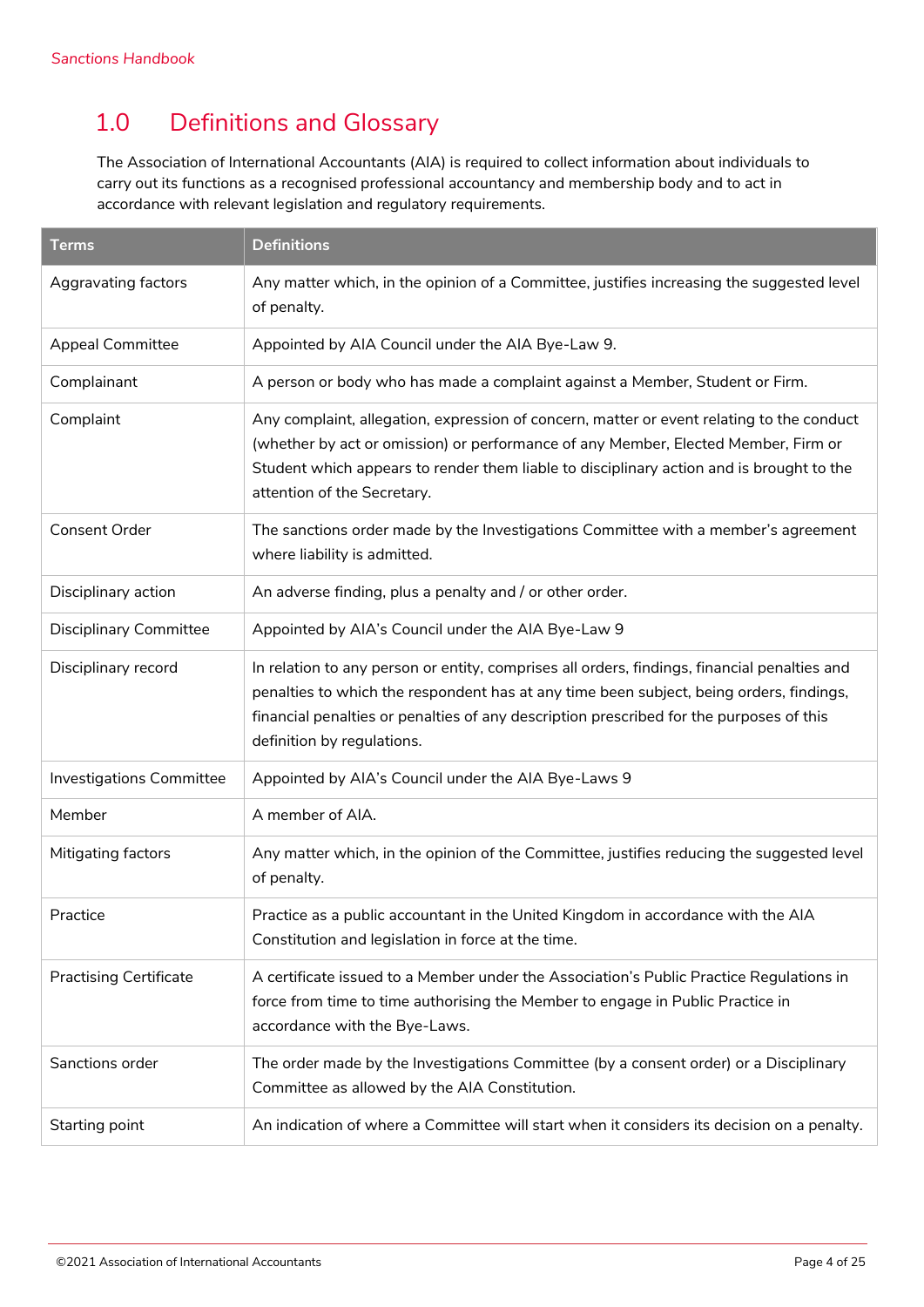## <span id="page-4-0"></span>2.0 Introduction to the Guidance

### <span id="page-4-1"></span>2.1 Introduction

This guidance was approved by the AIA Council on 19 July 2019 to apply to all complaints considered by:

- the Investigations Committee
- the Disciplinary Committee
- the Appeals Committee
- the Practice Compliance Committee
- the Practice Compliance Appeals Committee

The guidance sets out the methodology which should be followed by the Committees involved in AIA's Complaints, Disciplinary and Appeals process in determining the appropriate sanction to impose on an AIA Member, former Member, Elected Member or Student.

The guidance has been provided to:

- describe general principles that Committees should take into account when considering the appropriate sanction;
- set out the range of sanctions available to the Committees;
- describe relevant factors to be considered and/or decided in relation to the various sanctions;
- suggest criteria to apply when considering the seriousness of a particular case.

The guidance provides a structured approach for committee members who make decisions on sentencing and to provide Members, who may be the subject of complaints or disciplinary referrals, with a transparent range of penalties and orders likely to be imposed.

Committee members should refer to this guidance in every case when considering what sanction, or combination of sanctions, to impose.

The guidance is an evolving document that uses recent cases to define its future direction whilst maintaining a consistent approach to disciplinary sentencing.

Nothing in this guidance should be treated as a source of legal advice to any user of the guidance. Members are recommended to obtain their own legal advice.

## <span id="page-4-2"></span>2.2 The Purpose of Sanctions

AIA operates a range of sanctions that can be imposed on Members depending on the seriousness of the situation, the level and history of the Member's non-compliance and the risk posed to the interests of the public and the integrity of AIA's reputation and the reputation of the profession as a whole.

The purpose of imposing sanctions is to:

- protect the public interest
- correct and deter misconduct by Members
- uphold proper standards of conduct in the profession
- maintain the reputation of the profession in general and AIA more specifically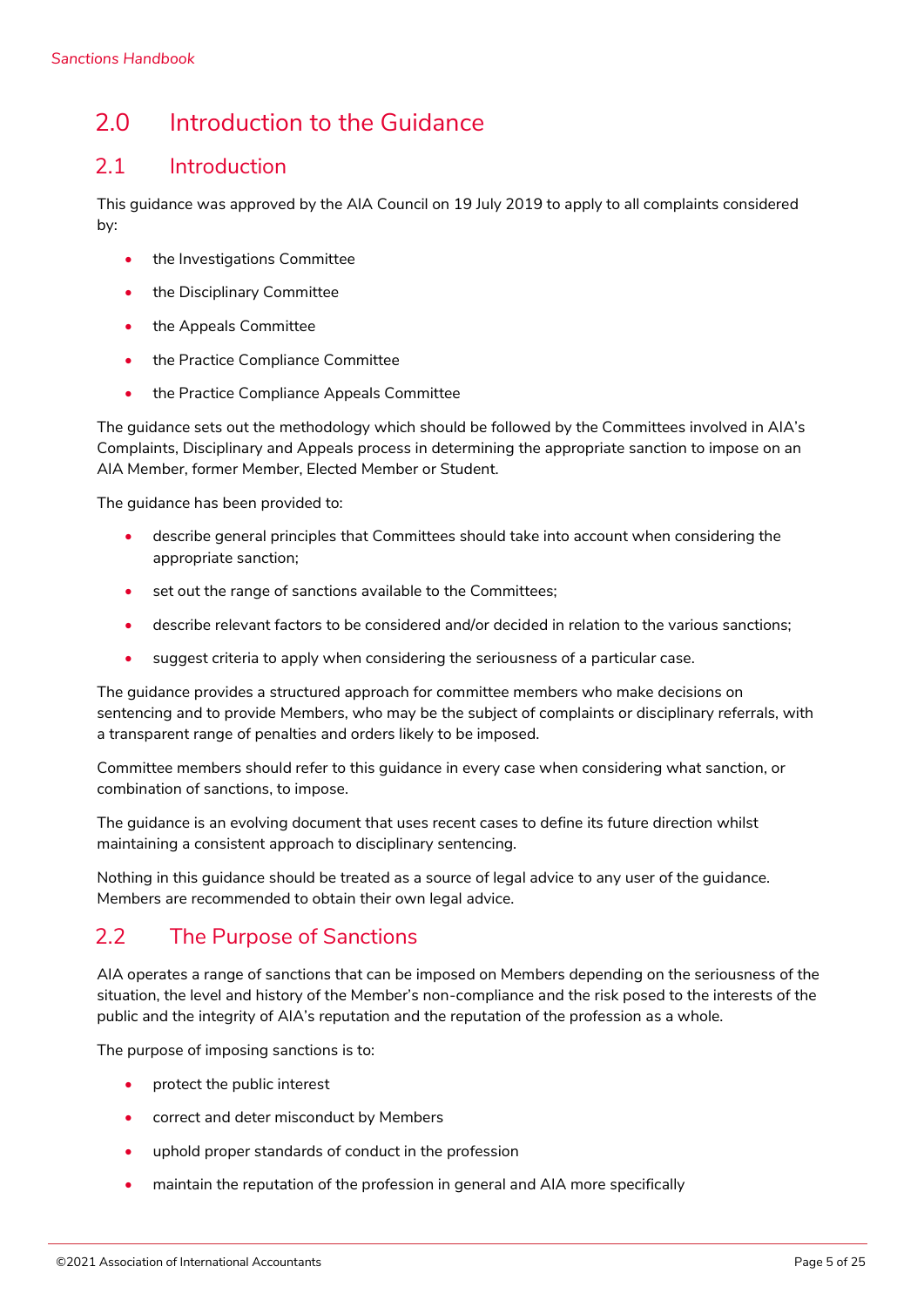## <span id="page-5-0"></span>2.3 AIA Sanctions Policy and General Principles

Imposing sanctions is a last resort.

AIA actively supports Members to prevent situations arising that would warrant a sanction being imposed. When sanctions are required, the level and duration of the sanction will correspond to the seriousness of the incident.

When any Committee finds a prima facie case or a breach of regulations or upholds a complaint and considers what sanction to impose, it should determine the appropriate sanction in relation to the following principles:

- protecting the public
- maintaining the reputation of the Association and the profession
- upholding proper standards of conduct within the profession
- correction and deterrence of misconduct

A Committee should consider each case on its own merit referring to the evidence available.

### <span id="page-5-1"></span>2.3.1 Protecting the Public

In applying the principle of 'protecting the public', AIA's Disciplinary committees should consider any clients or third parties affected and whether or not the wider public may be put at risk by the future conduct of the respondent.

In complaints which are based on the competence of the member the Disciplinary committees should consider whether the public can be properly protected and whether, instead of or alternatively to a financial sanction, whether the order should include a requirement for a respondent to undergo training.

#### <span id="page-5-2"></span>2.3.2 Maintaining the Reputation of the Profession

To maintain the reputation of the profession Members guilty of serious lapses of conduct are not only expelled but also denied readmission; the most valuable asset of the profession is the confidence inspired by its collective reputation.

#### <span id="page-5-3"></span>2.3.3 Maintaining Proper Standards of Conduct within the Profession

In applying this principle, the Disciplinary committees should consider whether the respondent is capable of setting the standards of conduct expected of someone within the profession and, if the issue is competence, whether further training should be considered as part of a sanction in order to improve competence and eliminate the chance of reoccurrence.

### <span id="page-5-4"></span>2.3.4 Correction and Deterrence of Misconduct

Although a sanction will not itself improve a respondent's conduct in the future or prevent others committing the same types of misconduct, a proportionate punishment can act as a deterrent both in relation to future acts of the respondent but also dissuading others from acting in the same way through fear of financial or reputational consequence.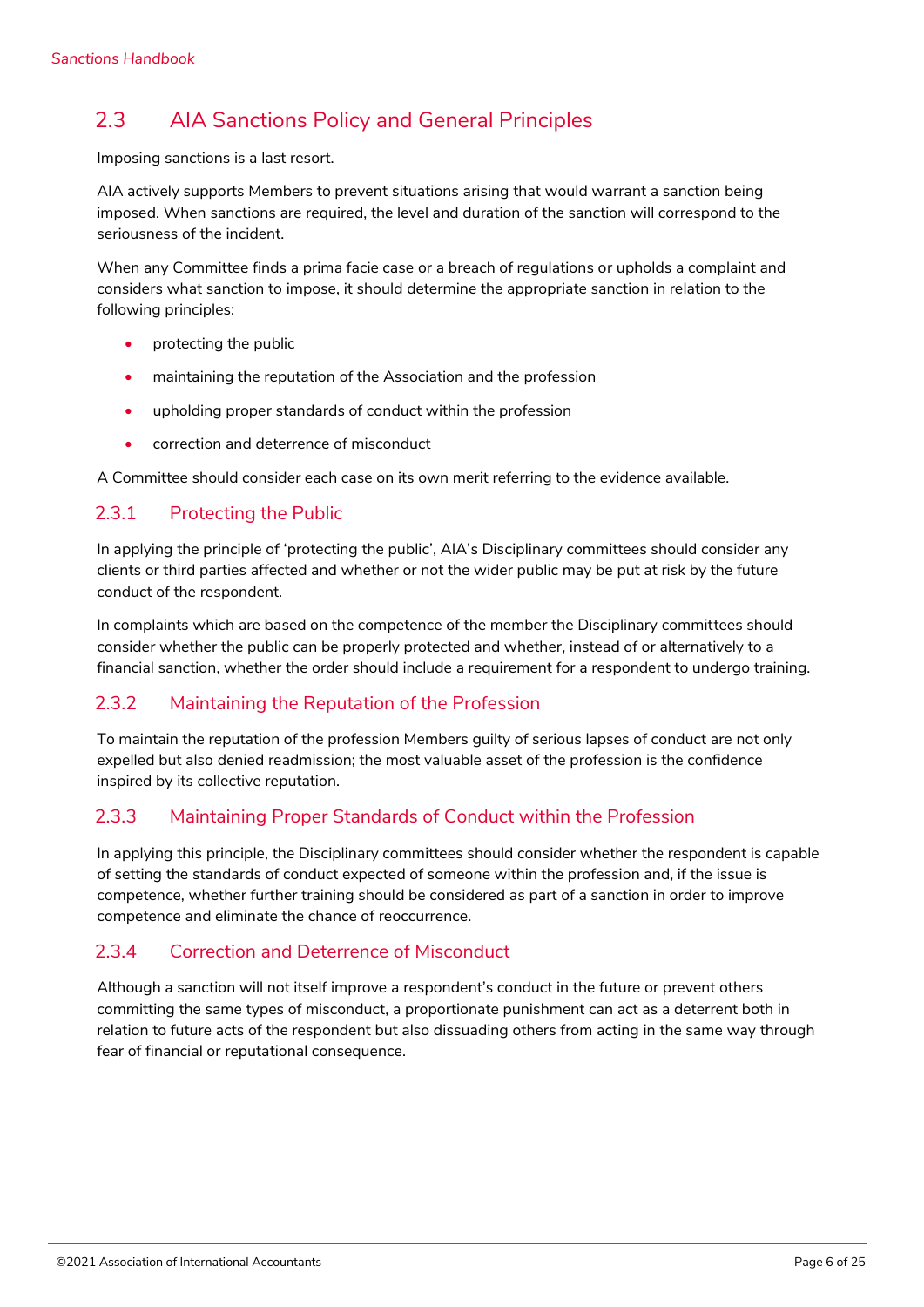## <span id="page-6-0"></span>3.0 The Disciplinary Legal Framework

AIA members are required and expected to act in line with the requirements set out in the AIA Constitution (incorporating the Code of Ethics).

Members who act outside of these requirements or bring the AIA into disrepute are liable for disciplinary action under the rules and regulations of the Association.

AIA's Disciplinary Process is made up of a system of committees which receive and investigate complaints, take disciplinary action and issue sanctions where appropriate.

### <span id="page-6-1"></span>3.1 AIA Bye-Laws and Regulations

AIA Disciplinary Proceedings are detailed in:

- Bye-Law 6, Ethics and Conduct
- Bye-Law 7, Disciplinary Proceedings
- Bye-Law 8, Liability to Disciplinary Action
- AIA Complaints, Disciplinary & Appeals Regulations

The framework of the Constitution sets out the following:

- Liability to disciplinary action
- Disciplinary process
- Investigations Committee
- Disciplinary Committee
- Appeal Committee
- Disciplinary Costs
- Publications of decisions and orders

The above should be referred to as the primary document when reviewing complaints and referrals, and when establishing if a defined category or type of behaviour warrants disciplinary action.

The powers and duties of the following committees are detailed in AIA Bye-Law 10:

- Practice Compliance Committee
- Practice Compliance Appeal Committee

The above Bye-Laws should be referred to as the primary document when reviewing complaints and referrals, and when establishing if a defined category or type of behaviour warrants disciplinary action.

## <span id="page-6-2"></span>3.2 AIA Code of Ethics

AIA has adopted the International Ethics Standards Board for Accountants (IESBA) Code of Ethics for Professional Accountants ("the Code"). All AIA members are bound by the AIA Constitution to observe this code.

Specifically, the Code relates to the following:

- General Application Part A
	- o Fundamental Principles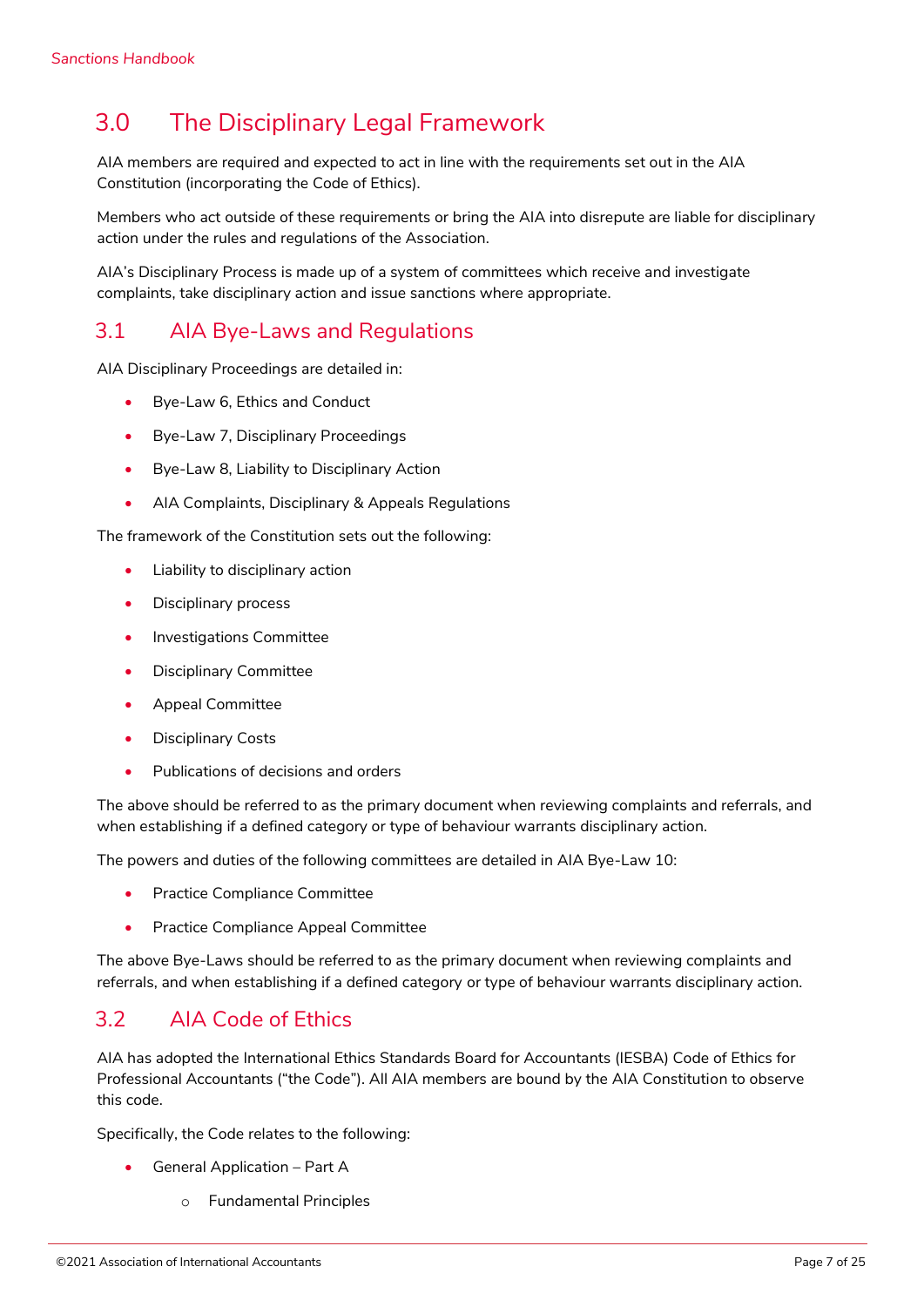- o Integrity
- o Objectivity
- o Professional Competence and Due Care
- o Confidentiality
- o Professional Behaviour
- Professional Accountant in Public Practice Part B
	- o Professional Appointment
	- o Conflicts of Interest
	- o Second Opinion
	- o Fees and Other Remuneration
	- o Marketing Professional Services
	- o Gifts and Hospitality
	- o Custody of Client Assets
	- o Objectivity
	- o Independence
- Professional Accountants in Business
	- o Conflicts of Interest
	- o Preparation and Reporting of Information
	- o Acting with Sufficient Expertise
	- o Financial Interests
	- o Inducements

### <span id="page-7-0"></span>3.3 Professional Conduct in Relation to Taxation (PCRT)

AIA has adopted the Professional Conduct in Relation to Taxation (PCRT). This guidance, written by professional bodies for members working in tax, sets out the hallmarks of a good tax adviser, and the fundamental principles of behaviour that members are expected to follow.

The guidance has been recognised in the courts as 'setting the standard' for use by all tax advisers in the UK and, where appropriate, will be used as guidance by the disciplinary committees.

This guidance aims to make clear a tax adviser's obligation to advise their clients or businesses accurately and thoroughly of the implications of their actions, including reputational and practical aspects and includes expert commentary on more complex and difficult.

## <span id="page-7-1"></span>3.4 Anti-Money Laundering Guidance for the Accountancy Sector (AMLGAS)

Money laundering is defined very widely in UK law. It includes all forms of using or possessing criminal property (as well as facilitating the use or possession) regardless of how it was obtained.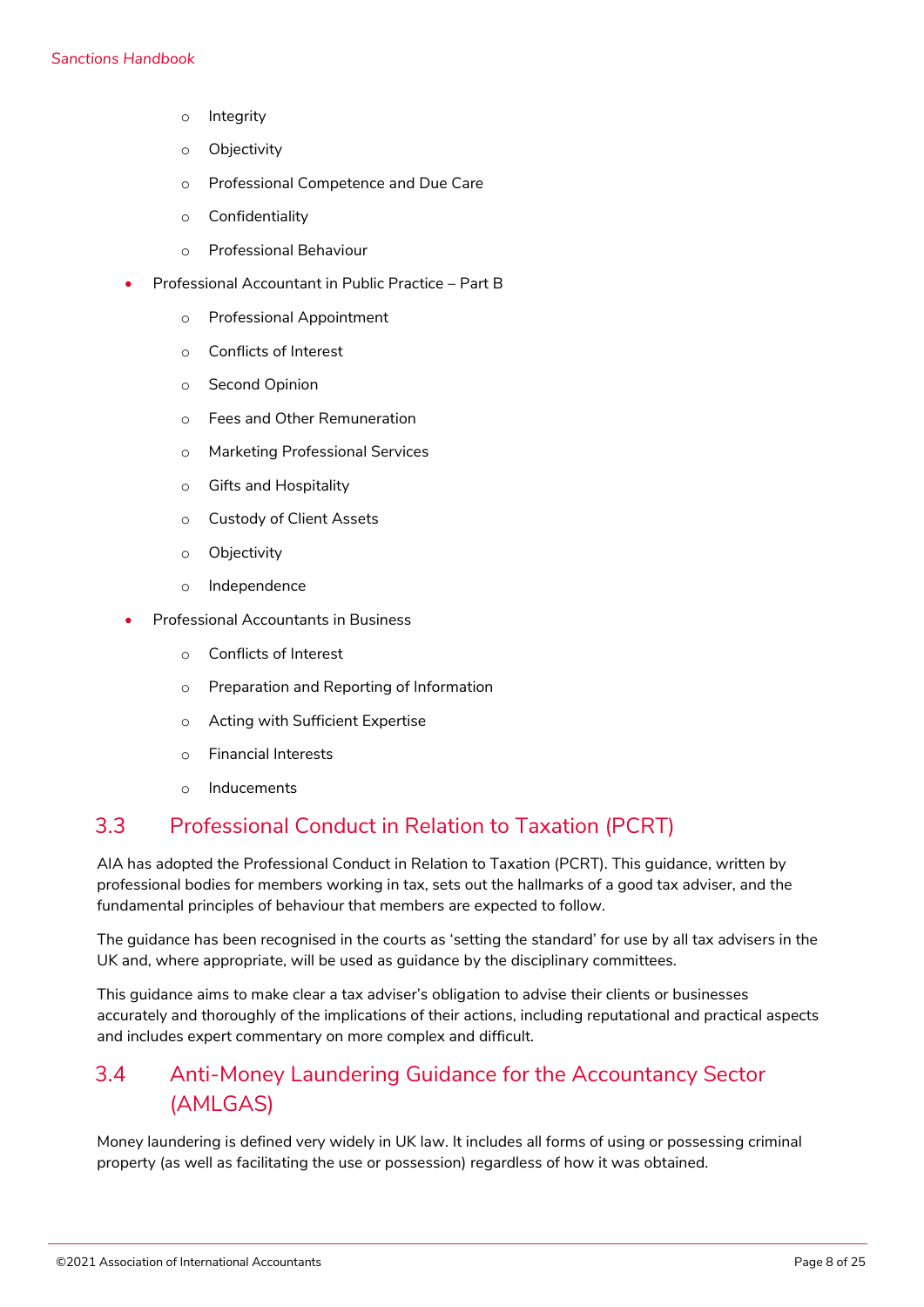Accountants are key gatekeepers for the financial system, facilitating vital transactions that underpin the UK economy. As such, they have a significant role to play in ensuring their services are not used to further a criminal purpose. As professionals, accountants must act with integrity and uphold the law, and they must not engage in criminal activity.

Anti-Money Laundering Guidance for the Accountancy Sector (AMLGAS) is guidance based on the law and regulations as of 26 June 2017. It covers the prevention of money laundering and the countering of terrorist financing. It is intended to be read by anyone who provides audit, accountancy, tax advisory, insolvency, or trust and company services in the United Kingdom and has been approved and adopted by the UK accountancy AML supervisory bodies.

The law which comprises the UK AML regime is contained in the following legislation and relevant amending statutory instruments:

- The Proceeds of Crime Act 2002 (POCA) as amended by the Serious Organised Crime and Police Act 2005 (SOCPA);
- The Terrorism Act 2000 (TA 2000) (as amended by the Anti-Terrorism Crime and Security Act 2001 (ATCSA) and the Terrorism Act 2006 (TA 2006));
- The Money Laundering, Terrorist Financing and Transfer of Funds (Information on the Payer) Regulations 2017 (the 2017 Regulations);
- Terrorist Asset-Freezing Act 2010;
- Anti-terrorism, Crime and Security Act 2001;
- Counter-terrorism Act 2008, Schedule 7;
- The Criminal Finances Act 2017

Because this guidance has been approved by HM Treasury, the UK courts must take account of its contents when deciding whether a business subject to it has committed an offence under the 2017 Regulations, or Section 330-331 of POCA. This guidance is not intended to be exhaustive.

If an anti-money laundering supervisory authority is called upon to judge whether a business has complied with its general ethical or regulatory requirements, it is likely to be influenced by whether or not the business has applied the provisions of this guidance.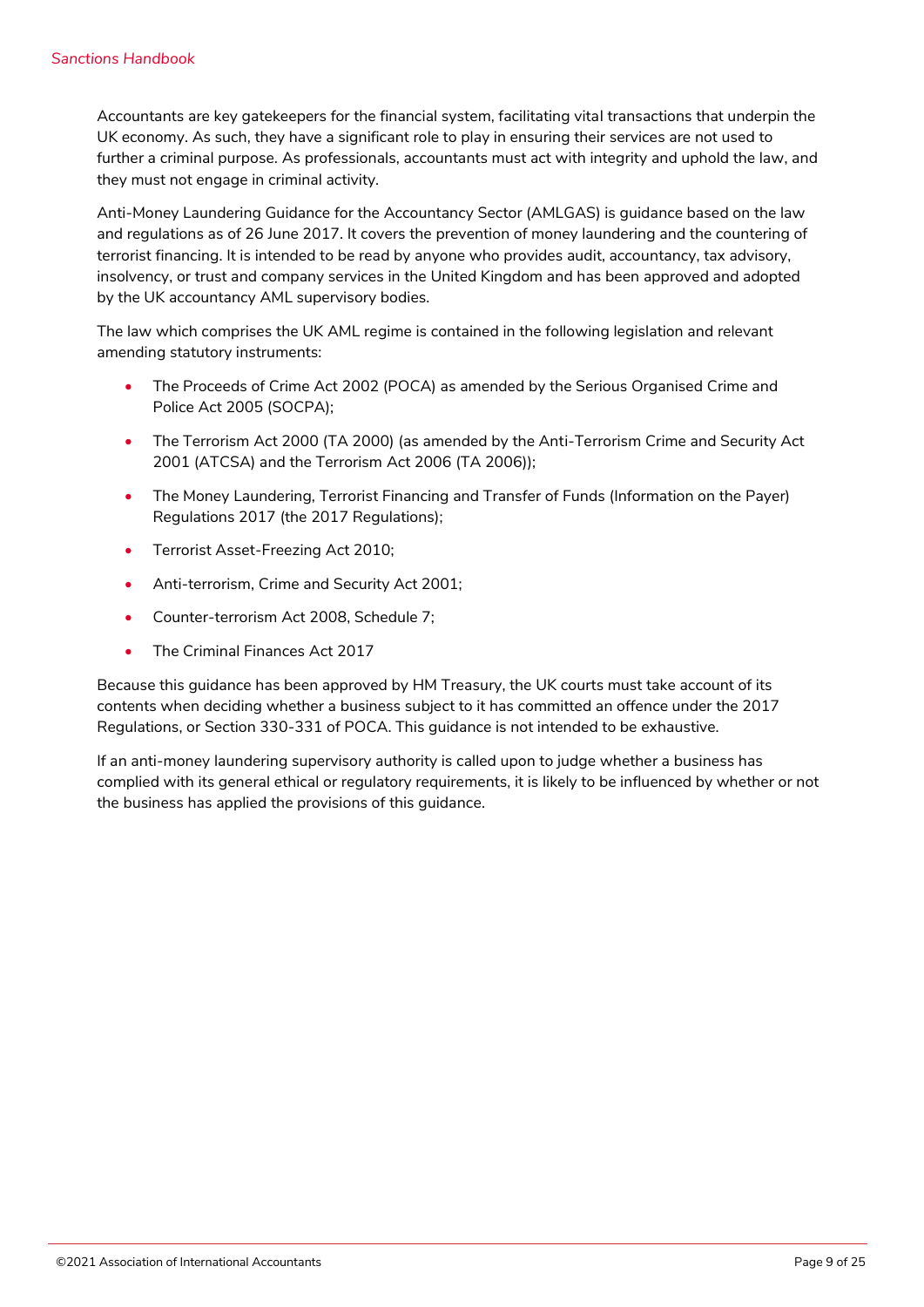- <span id="page-9-0"></span>4.0 The Disciplinary Process
- <span id="page-9-1"></span>4.1 Disciplinary Sequence
- <span id="page-9-2"></span>4.1.1 Complaints and Non-Compliance Referrals



The following summarises the sequence of events for non-compliance leading up to and through the various committees:

- Non-compliant issues relating to members engaged in public practice are initially referred to the Compliance Officer to review and work with members to resolve any outstanding issues
- Unresolved non-compliant issues relating to members engaged in public practice are forwarded to the Practice Compliance Committee. The Practice Compliance Committee has the power to issue fines and suspend practising certificates for a period of up to six months pending the outcome of disciplinary proceedings.
- Members receiving a fine or suspension from the Practice Compliance Committee have the right to appeal against the decision. Appeals are reviewed by the Practice Compliance Appeal Committee.
- Referrals (from the Practice Compliance and Practice Compliance Appeal Committee) are referred to the Disciplinary Committee.
- The member has the right to be present in person and/or represented by another appointed person during the course of a Disciplinary Committee meeting.
- The member or their representative provides details of any mitigating or personal issues relating to the facts of the complaint or referral.
- The Disciplinary Committee considers any request that the defendant's name is not included in any publicity and considers its decision in private.
- The Disciplinary Committee announces its decision during the course of the Committee meeting and any Disciplinary Order is issued by the Secretary to the Disciplinary Process.
- A member receiving a Disciplinary Order from the Disciplinary Committee has the right to appeal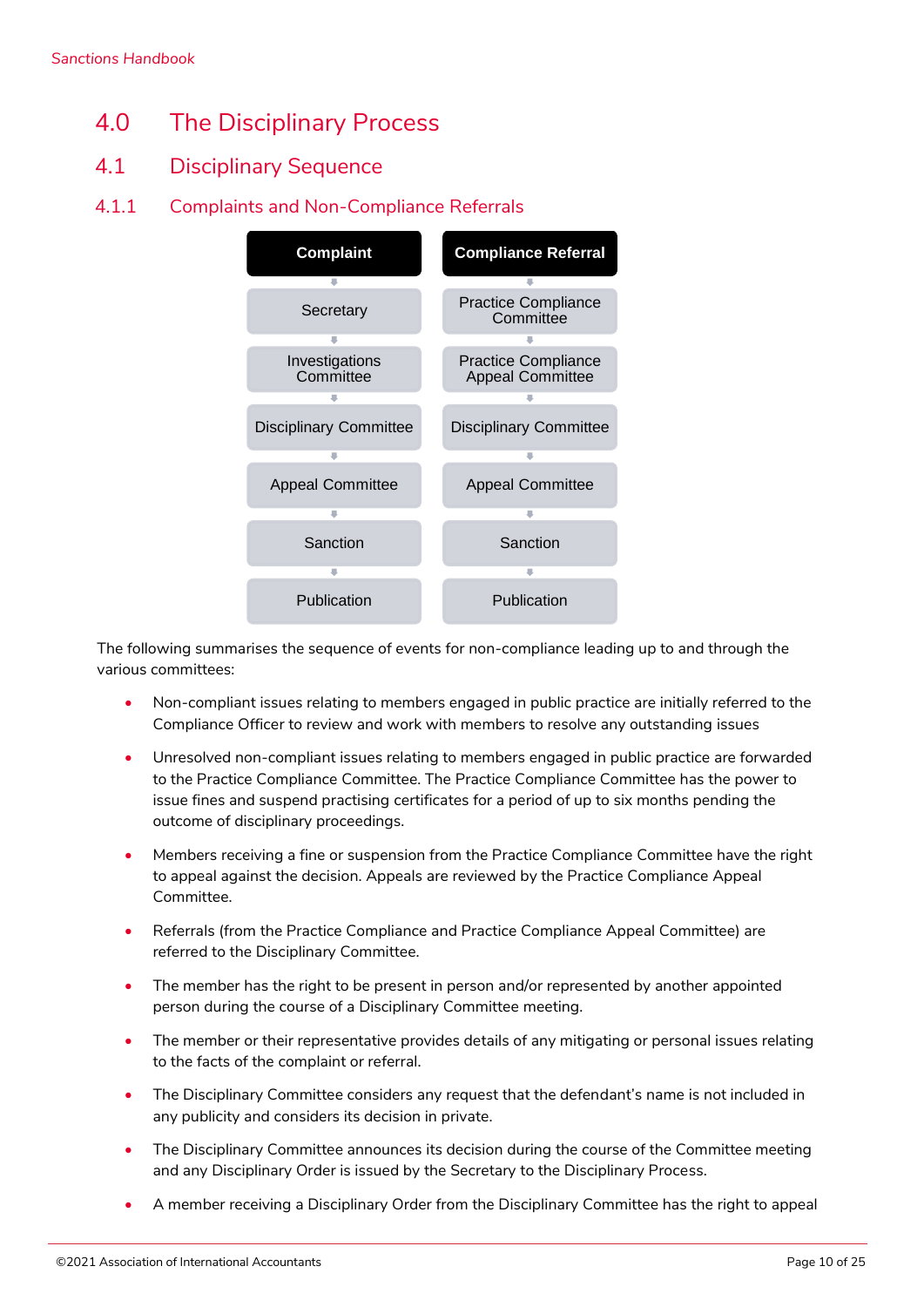against the decision. Appeals are reviewed by the Appeal Committee.

For complaints received by the Association the process is set out in AIA's Complaints, Disciplinary and Appeals Regulations 2019.

#### <span id="page-10-0"></span>4.1.2 Publicity

Sanctions concern both punishment and deterrence. AIA demonstrates its commitment to high standards and to maintaining those standards through the disciplinary process and by publishing details of the orders made.

When an order has been agreed by the Committee, other than an order to dismiss a case or where no further action is required, the Committee will instruct AIA to publish the findings in relevant newspapers, journals and websites.

AIA's website includes notices of disciplinary meetings as well as published disciplinary orders as standard.

#### <span id="page-10-1"></span>4.1.3 Reporting Responsibilities

A report is submitted to regulatory bodies containing details of case findings and disciplinary orders issued.

In cases of members holding practising certificates with other professional bodies AIA will share details of case findings and disciplinary orders issued if appropriate.

AIA will inform HMRC of any instances resulting in AIA no longer providing AML supervision because of a disciplinary order.

Disciplinary findings against members are added to the Financial Conduct Authority Shared Intelligence Service (SIS) database, which is available for professional bodies and law enforcement access.

## <span id="page-10-2"></span>5.0 Determining Appropriate Sanctions

When any of the AIA's Disciplinary Process committees finds a prima facie case or a breach of regulations or upholds a complaint and considers what sanction to impose, it should determine the appropriate sanction in relation to the following principles:

- protecting the public
- maintaining the reputation of the Association and the profession
- upholding proper standards of conduct within the profession
- correction and deterrence of misconduct

## <span id="page-10-3"></span>5.1 Identifying the Relevant Category of Complaint from within the Guide

The list of possible complaints and behaviour is not exhaustive and, if there is no category which directly corresponds to the present complaint, the Committees should find the closest category with assistance from the Secretary to the Disciplinary Process.

Guidance on appropriate sanctions for specific issues of misconduct is provided within this guide.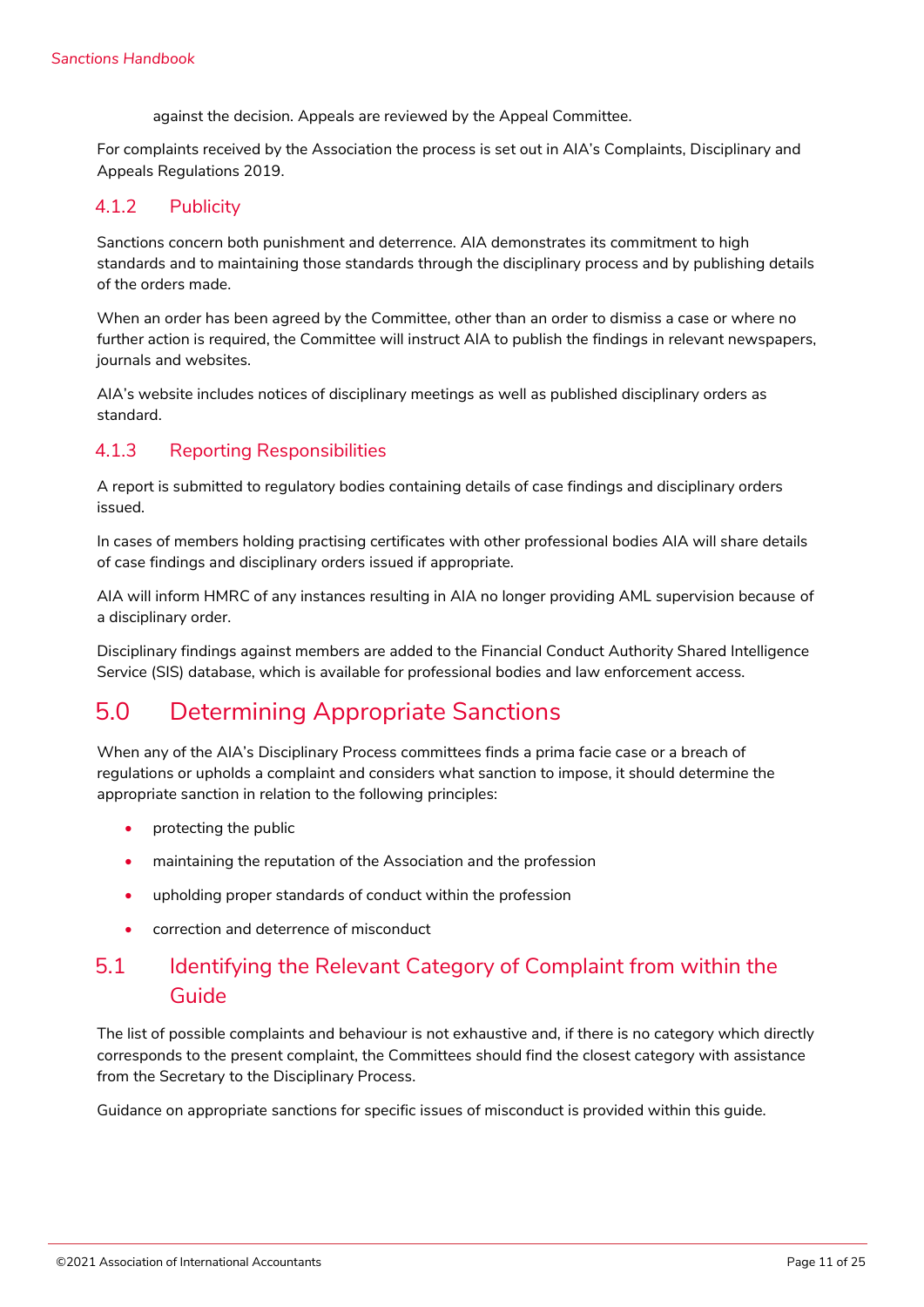## <span id="page-11-0"></span>5.2 Available Sanctions

If a Committee believes a complaint or referral has been proven in whole or in part, it shall find to that effect and impose a Disciplinary Order(s) on the member or firm that incorporates one or more of the available sanctions below.

A Disciplinary Order containing details of the sanction imposed will be published within 28 days from the date of conclusion of the proceedings unless there are extenuating circumstances which will be considered by the Committee presiding over the case.

### <span id="page-11-1"></span>5.2.1 No Further Action

AIA Complaints, Disciplinary & Appeals Regulations do not require that a Committee impose a sanction in every case. It is open to the Committee to conclude a case without taking further action.

However, if the Committee decides to take no further action it must be satisfied that it is in the public interest to impose no sanction and must make it clear in its reasons how it came to that decision.

#### <span id="page-11-2"></span>5.2.2 Fines

When a Committee decides the most appropriate sanction to impose on a Member or Firm is a fine it must first consider the seriousness of the misconduct along with any aggravating and mitigating factors.

A fine of up to £50,000 may be imposed. The level of fine will primarily reflect the gravity of the misconduct in question, but should also reflect any financial benefit obtained by the member.

Factors which should be considered in order to determine whether a fine is an appropriate sanction include:

- if deterrence cannot be effectively achieved by issuing another sanction such as a reprimand or severe reprimand alone
- if the individual has derived any financial gain or benefit (including avoidance of loss) as a result of the misconduct
- if the misconduct involved caused or put at risk the loss of significant sums of money
- the value of the engagement, the size of the fee and any commission or any other reward
- the amount of any costs or fees which the individual has avoided incurring or paying through non-compliance
- whether the individual caused or encouraged other individuals to commit misconduct

A fine is a sanction which can be imposed as a standalone sanction or made in conjunction with all other available and appropriate sanctions.

The Practice Compliance Committee has the power to impose a fine and the Disciplinary Committee also has the power to impose an appropriate fine. The Investigations Committee can impose a fine up to a maximum of £3,000 if the dispute is resolved through mediation.

#### <span id="page-11-3"></span>5.2.3 Reprimand

When a Committee decides that the most appropriate sanction to impose on a member or firm is a reprimand it must first consider the seriousness of the misconduct along with any aggravating and mitigating factors.

A Reprimand would usually be applied in situations where the conduct is of a minor nature and there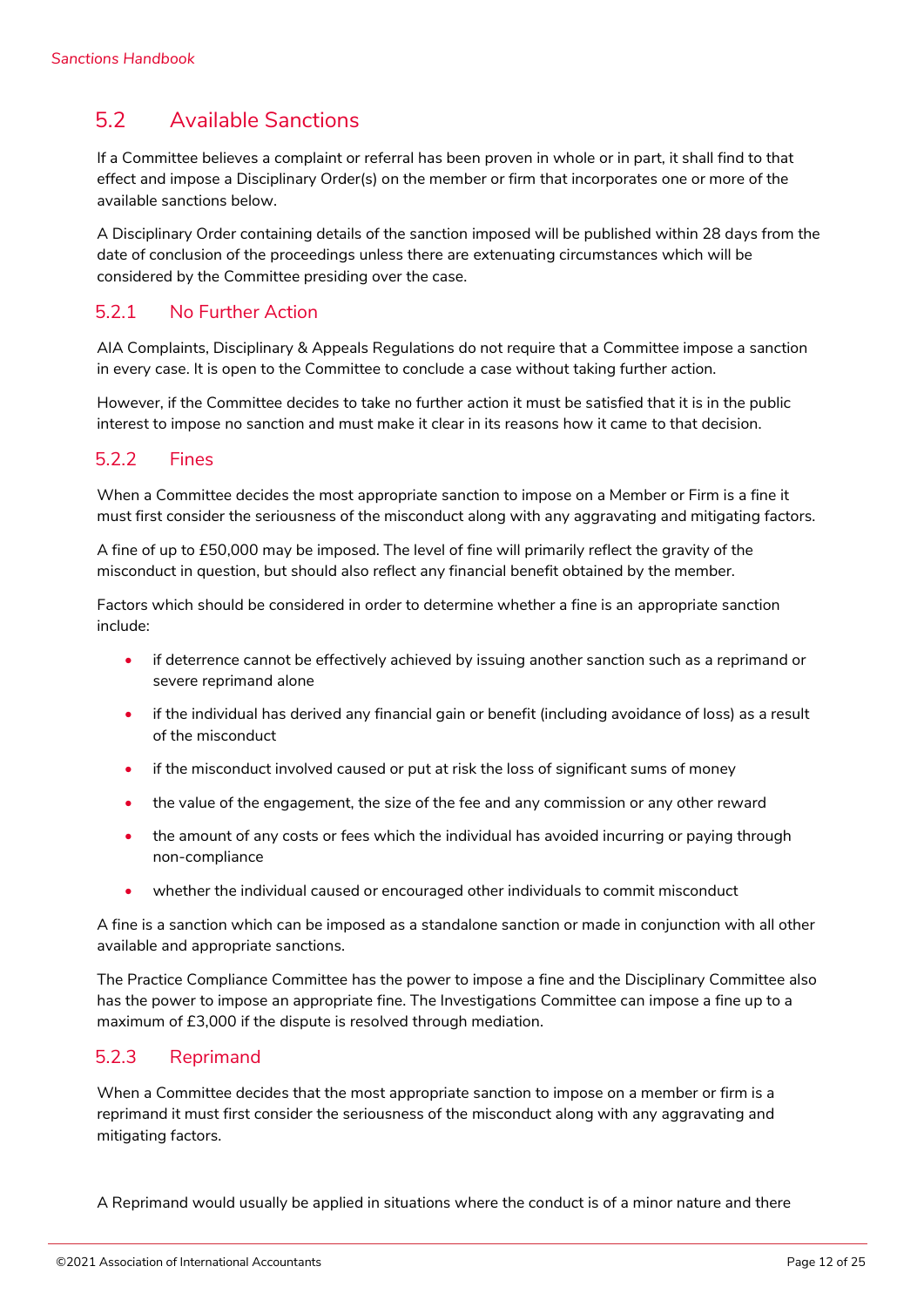appears to be no continuing risk to the public. It would also be expected that there is sufficient evidence of an individual's understanding and genuine insight into the conduct found proved. This sanction may be appropriate where most of the following factors are present. It should be remembered that this list is not exhaustive:

- willingness to comply with directions and advice provided by AIA
- failure or conduct in question is the result of misfortune
- conduct was not in deliberate disregard of professional obligations
- period over which misconduct took place was short and it was stopped as soon as possible
- there has been early and genuine acceptance that misconduct has been committed
- there has been no or very little adverse consequence it has not caused material distress, inconvenience or loss
- early admission.

A Reprimand could also be described as a warning.

#### <span id="page-12-0"></span>5.2.4 Severe Reprimand

When a Committee decides that the most appropriate sanction to impose on a member or firm is a severe reprimand it must first consider the seriousness of the misconduct along with any aggravating and mitigating factors.

A Severe Reprimand would usually be applied in situations where the conduct is of a serious nature but there are particular circumstances of the case or mitigation provided which satisfy a Committee that there is no continuing risk to the public, and there is evidence of the Member's understanding and appreciation of the conduct found to be proved. This sanction may be appropriate where most of the following factors are present. It should be remembered that this list is not exhaustive:

- the misconduct was not intentional and is no longer continuing, though the member may have acted recklessly
- evidence that the conduct would not have caused direct or indirect harm
- insight into failings
- genuine expression of regret/apologies
- previous good record
- no repetition of failure/conduct an isolated incident
- corrective steps taken to cure the conduct and ensure future errors do not occur
- relevant and appropriate references
- co-operation during the investigations stage

A Severe Reprimand could be described as a final warning.

#### <span id="page-12-1"></span>5.2.5 Withdrawal or Suspension of a Practising Certificate

If a Committee decides the most appropriate sanction would be to suspend or withdraw a practising certificate, then it should also consider the following points:

• at what point does the suspension or withdrawal commence? This may have AML reporting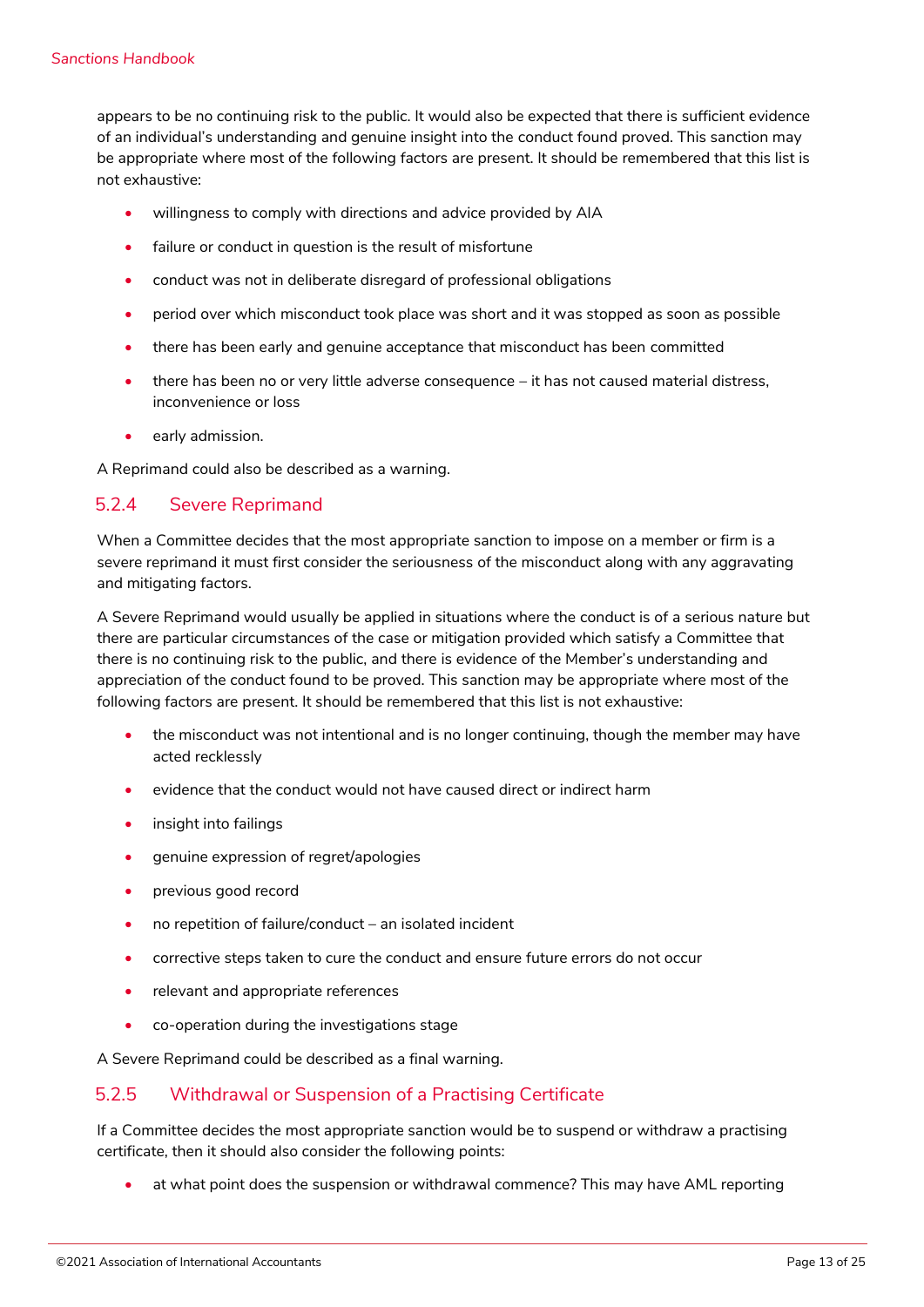implications.

- are there other practising certificates within the firm and if so how effective will this sanction be on the member or firm?
- is the member also a member of another professional body? If so are there reporting implications?

#### <span id="page-13-0"></span>5.2.6 Suspension from Membership

If a Committee decides the most appropriate sanction would be to suspend membership, then it should also consider the following points:

- the length of the suspension and potential impact
- whether the member is engaged in public practice
- if the member is also a member of another professional body and associated reporting implications

#### <span id="page-13-1"></span>5.2.7 Exclusion

This sanction is likely to be appropriate when the behaviour of the individual is fundamentally incompatible with being a Member. This is the most serious sanction that can be imposed on a member. The Committee is also entitled to consider whether to impose a fine alongside this sanction and any other order available under the rules. Exclusion may be appropriate when the conduct involves any or all of the following circumstances from this inexhaustive list:

- serious departure from relevant professional standards, such as repeated defective work
- actual loss or adverse impact on client and / or members of the public
- abuse of trust / position
- dishonesty
- lack of understanding and insight into the seriousness of the act / omissions and the consequences thereof
- conduct continued over a period of time
- affected or had the potential to affect substantial number of clients / members of the public
- attempted to cover up the misconduct
- persistent denial of misconduct
- convictions or cautions involving any of the conduct set out above
- collusion to cover up misconduct

If a Committee decides the most appropriate sanction would be to exclude from membership, then it should also consider the following points:

- at what point does the exclusion commence? This may have AML reporting implications.
- whether the member is engaged in public practice
- if there are other practising certificates within the firm and if so how effective the sanction would be on the member or firm
- if the member is also a member of another professional body and any resulting reporting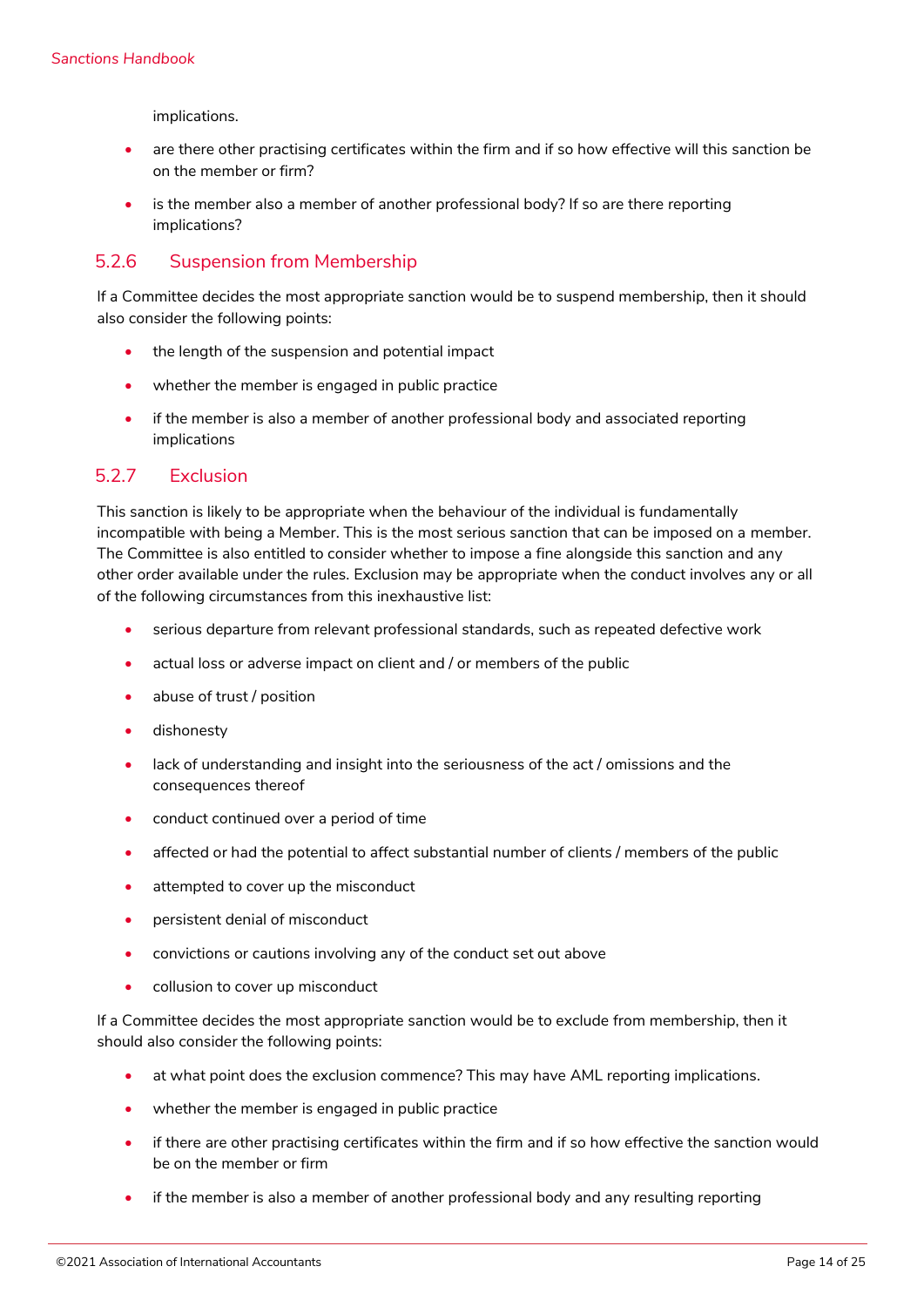#### implications

#### <span id="page-14-0"></span>5.2.8 Costs

AIA can apply to a Committee to recover costs from a member if a complaint or referral is proved in whole or in part.

Where possible a schedule of expenses should be provided to the Committee to consider.

All costs ordered by the Committee should be paid within 21 days and no appeal can be considered solely on the question of costs.

### <span id="page-14-1"></span>5.3 Determining the Nature and Seriousness of the Misconduct

For many complaints there are different starting points for sanctions depending on the nature and seriousness of the misconduct.

The seriousness of the misconduct in relation to some complaints depends on the quality of the work whereas, for other complaints, the seriousness depends on the mindset at the time of the conduct which is the subject of the complaint.

For these complaints the Committees will need to determine to which of the following categories the misconduct relates:

- **Very serious** where the conduct was deliberate, knowing and / or dishonest.
- **Serious** where the conduct was reckless or the result of wilful blindness.
- **Less serious** where the conduct resulted from failures to carry out certain required or expected acts or breaches of strict liability regulations where there is no evidence of a deliberate act or recklessness.

The starting points for financial sanctions are set in separate categories which will be subject to adjustment from time to time.

These sanctions may be imposed instead of, or as well as, a penalty based on fee income or return or waiver of fees or commission.

Where a Court has made a sentencing order, or where another regulatory body has imposed a sanction against a respondent, this should be considered by the Disciplinary committees. Prior orders by the Court or another regulatory body should not, however, prevent the Investigations Committee or Disciplinary Committee from imposing further sanctions, particularly non-financial sanctions, if it considers that it is appropriate to do so.

## <span id="page-14-2"></span>5.4 Considering whether there are Aggravating or Mitigating Factors

For each category of complaint, the guidance provides a 'starting point' sanction. The starting point indicates only where the Committees might start before they consider any aggravating and mitigating factors before deciding, if appropriate, to reduce or increase the penalty. Some aggravating and mitigating factors may be common to most complaints while others may be particular to the complaint in question. Common aggravating and mitigating factors are set out below:

#### <span id="page-14-3"></span>5.4.1 Common Aggravating Factors

- adverse financial or other consequences on the client and / or third parties
- correct advice given on proper conduct by AIA or another but was ignored
- repeated failures and / or poor conduct over a lengthy period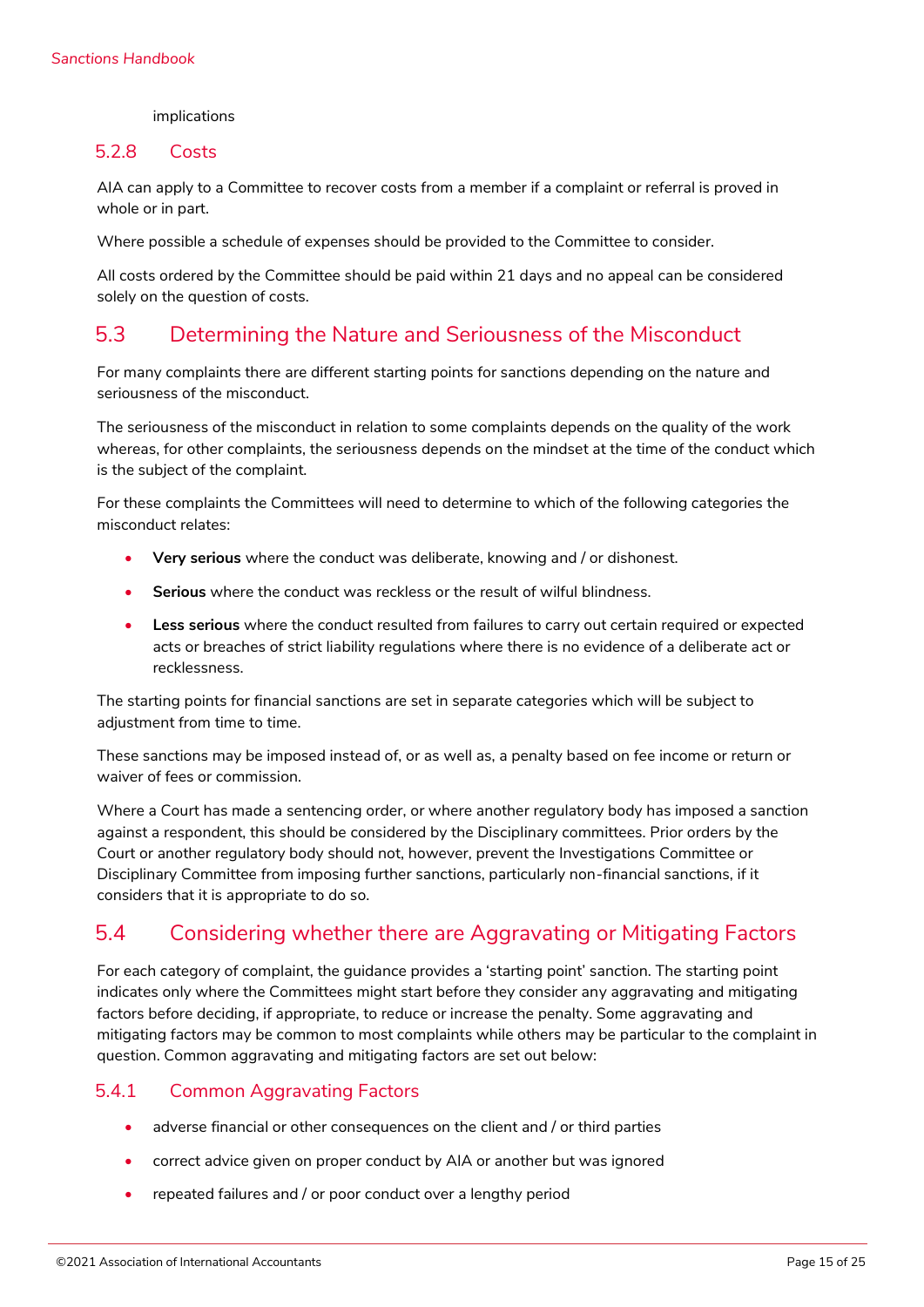• previous sanctions imposed by AIA or other regulatory bodies for similar breaches

#### <span id="page-15-0"></span>5.4.2 Common Mitigating Factors

- following incorrect advice given by AIA or another party
- isolated failure and / or over a very short period
- no adverse financial or other consequences on the client or third parties
- full cooperation with AIA during the investigation of the complaint
- self-reported conduct
- breaches remedied / situation rectified
- payment of compensation or restitution made to client and / or third parties

The common mitigating and aggravating factors and those that are more complaint specific and listed at the relevant section of the guidance are inexhaustive. The Committees may find others which are relevant to a case.

## <span id="page-15-1"></span>5.5 Considering Additional or Alternative Sanctions

The Committees should consider whether the sanctions order should include, instead of or in addition to, any non-financial sanction such as Exclusion / Suspension / Severe Reprimand / Reprimand or financial sanction or any or all of the following orders:

#### <span id="page-15-2"></span>5.5.1 Order to Undertake / Provide Training

Order that a respondent undertake specified training or that a firm should provide training for some or all of its employees.

The Committees should consider whether the requirement to undertake or provide training might be more appropriate to a financial sanction in achieving the objectives of maintaining professional standards and protecting the public. A requirement for training will only be appropriate in certain circumstances and will be dependent on the availability of the training prescribed.

The Committees should also consider whether the respondent has already undertaken remedial training and take this into account as a mitigating factor.

#### <span id="page-15-3"></span>5.5.2 Requirement to take Advice

In appropriate cases a Committee may consider making an order that the respondent seek advice from a specified source at his own cost and implement the advice obtained.

### <span id="page-15-4"></span>5.5.3 Waiver or Return of Fees

The Committees may make an order that fees charged by a respondent to the client must be waived, or that fees already paid are returned.

#### <span id="page-15-5"></span>5.5.4 Repaying Commission

The Committees may also consider making an order that the respondent pay the complainant or the client a sum related to any commission the respondent has received or will receive. Such an order is likely to be appropriate in cases where the respondent has been paid commission by agencies for work referred to them or for investment business advice or services that have been provided.

### <span id="page-15-6"></span>5.6 Issuing Discounts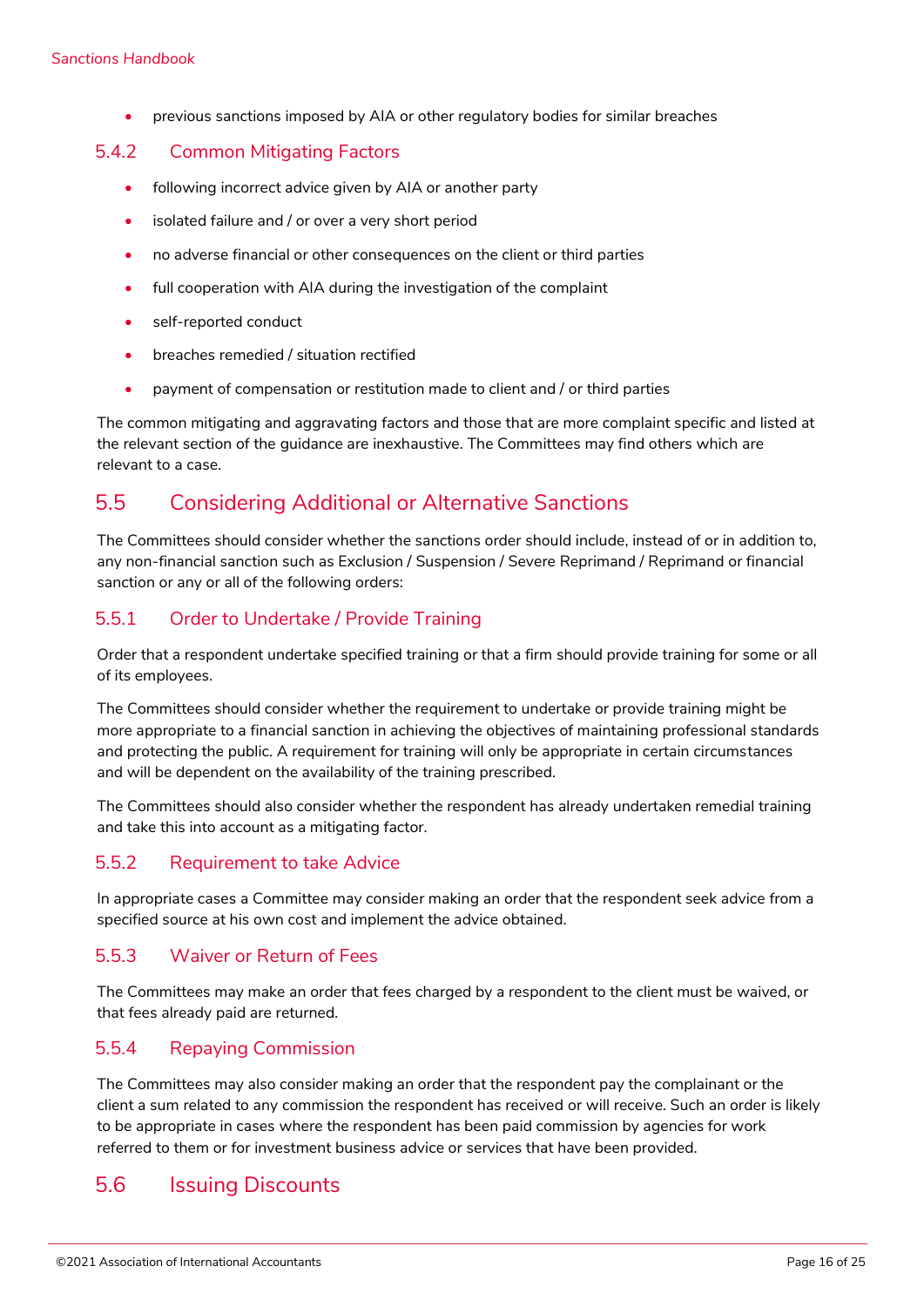The Committees should apply a discount to reduce any financial sanction (determined by adjusting the appropriate sanction starting point for aggravating and mitigating factors) where there has been a full and unequivocal admission by the respondent at the relevant time. Discounts are not applicable to any recommended non-financial sanction.

A discount of up to 30% should be applied in cases where a full admission has been made after the respondent has received the final complaint wording and the draft report prepared for the Investigations Committee. The discount cannot be more than 30%. Earlier admissions and / or full cooperation may be considered as additional mitigating factors in the consideration of the appropriate financial and nonfinancial sanctions.

#### <span id="page-16-0"></span>5.6.1 Investigations Committee

Admissions should not alter the Investigations Committee's decision to offer a consent order or to refer a complaint to the Disciplinary Committee if that is warranted. If there has been a qualifying admission, the discount will be applied to any financial sanction offered by the Investigations Committee in a consent order. If there is more than one complaint, and only one complaint has been fully admitted, the discount will be applied only to the sanction determined for that complaint only.

#### <span id="page-16-1"></span>5.6.2 Disciplinary Committee

A discount should still be applied by the Disciplinary Committee to the financial sanction relating to any complaint where an admission was made at the relevant time when the Committee determines whether to uphold the complaint which has been referred to it.

### <span id="page-16-2"></span>5.7 Costs

The Committees have the power, in addition to imposing a non-financial sanction and / or a financial sanction, to order that the respondent pay some or all of the costs incurred by AIA in investigating and presenting the complaint(s) or a reasonable proportion of those costs. This is based on the principle that AIA members should not have to subsidise the costs caused by the minority who, through their failings, find themselves liable to disciplinary action.

A summary of the costs incurred will be sent to the respondent before the Investigations Committee meeting or the Disciplinary Committee hearing the complaint. This is sent with a covering letter which explains that, if the Investigations Committee finds a prima facie case and decides to offer a consent order, the Investigations Committee will determine whether to make a costs order as part of any consent order. Similarly, the letter will explain ahead of a hearing that the Committees may consider making a costs order if it finds the complaint proved.

An order for costs should reflect the costs reasonably incurred and must never be imposed as a penalty. The Committees should only consider the question of costs after it has reached its decision on the appropriate penalty for the complaint.

### <span id="page-16-3"></span>5.8 Financial Means

The Committees may consider any information about a respondent's financial means and circumstances which, they believe, may have a bearing on the sanctions to be imposed.

Respondents are advised to provide, in advance of the review / hearing of the complaint, some documentary proof of their financial circumstances. If no proof is provided, then the Committees are entitled to assume that the respondent can meet any financial penalty and costs order that it includes as part of the sanction.

As well as, or in addition to, reducing the amount of any financial sanction and reducing the amount of costs to pay, the Committees can also extend the time scale within which the respondent can pay the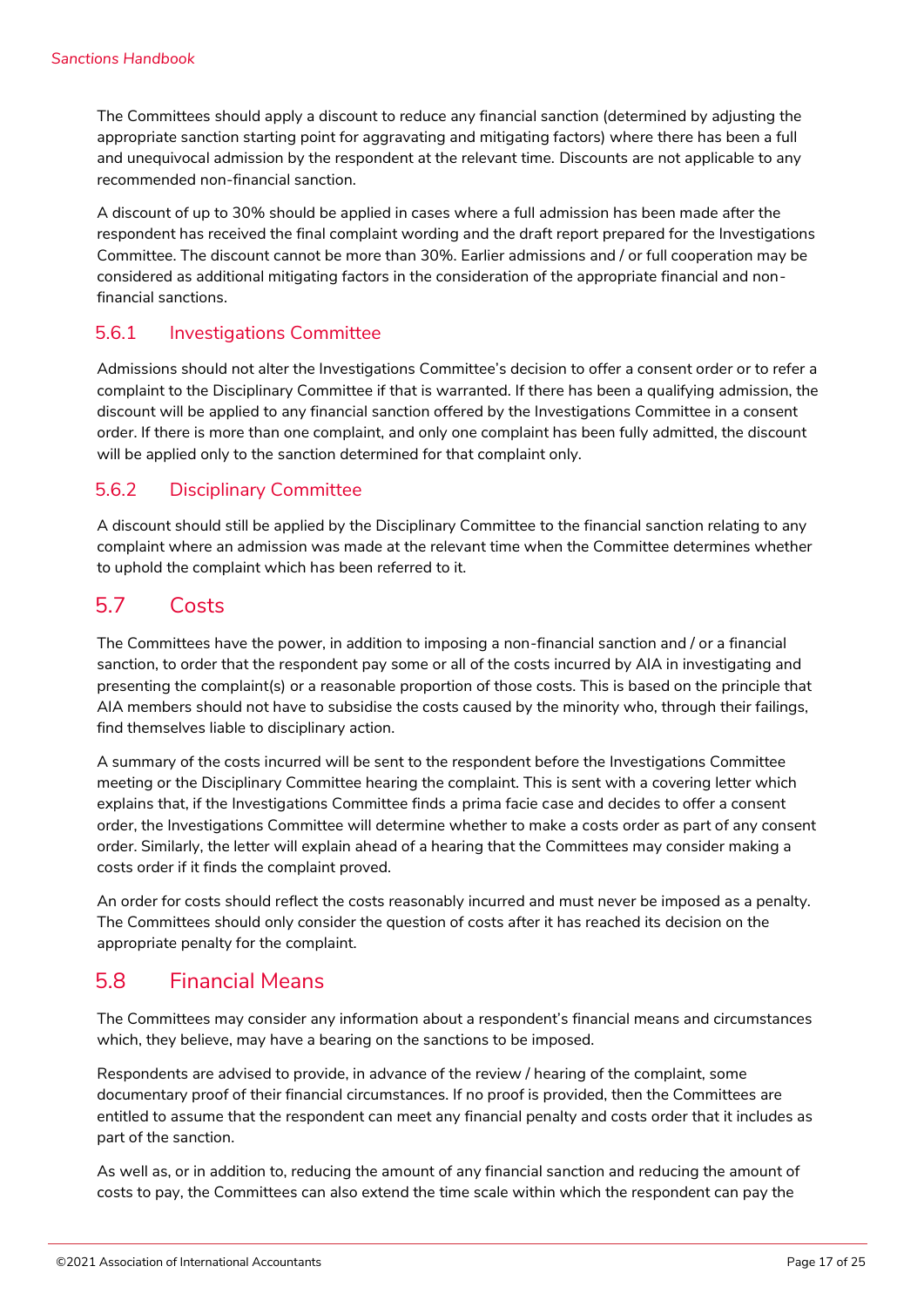financial element of a sanction as long as the period does not normally extend beyond one year.

## <span id="page-17-0"></span>5.9 Restricting Publicity

Respondents may request that their names not be included in the published record of a decision.

Given the expectation that AIA will be acting transparently and in the public interest in discharging its disciplinary and regulatory functions, the Committees should only accede to requests not to publish names in exceptional circumstances and only where publication is likely to involve the risk of harm to the individual or unfair impact on innocent third parties.

### <span id="page-17-1"></span>5.10 Reasons for Sanctions

AIA Committees must give reasons for their decisions on sanctions. The reasons should clearly explain:

- the interests and factors the Committee took into consideration in arriving at its decision;
- the weight it attached to those interests and factors
- how the balancing of those interests and factors led the Committee to its decision

It is important that the Committee's determination on a sanction makes clear that it has considered all the options and provides clear reasons (including mitigating and aggravating factors that influenced its decision).

## <span id="page-17-2"></span>5.11 Sanctions Imposed by Another Professional Body

It is not the purpose of a sanction to punish a Member for the second time in relation to a conviction or sanction imposed by another professional body.

Similarly, a Committee is not limited by the sanctions imposed by another professional body and is free to impose whatever sanction it deems appropriate.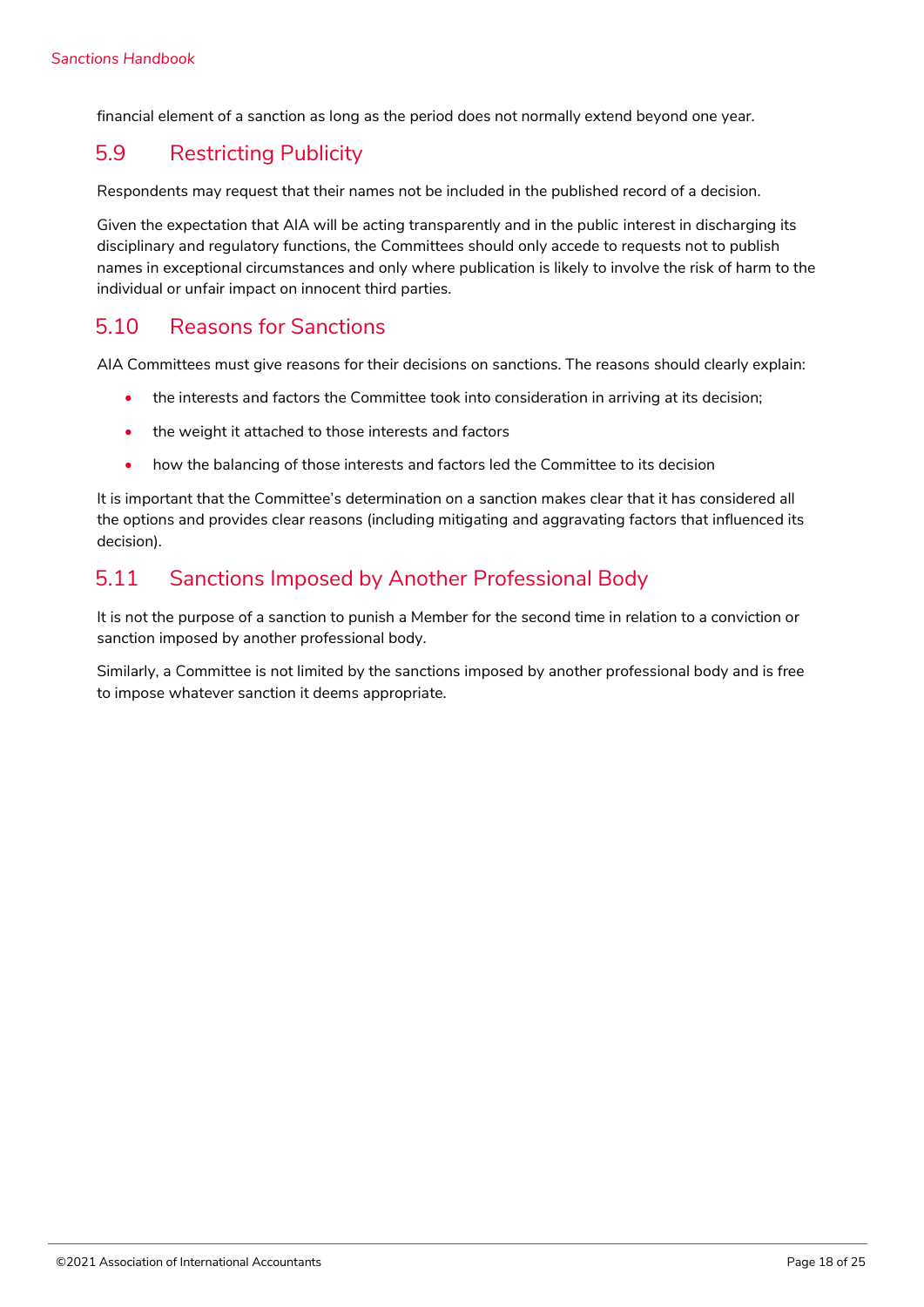## <span id="page-18-0"></span>6.0 Categories of Complaint or Referral

## <span id="page-18-1"></span>6.1 Criminal Convictions or Adverse Findings by other Regulatory Bodies

| <b>Complaint</b>                                                                                                                                             | <b>Suggested starting sanction</b>                                             |
|--------------------------------------------------------------------------------------------------------------------------------------------------------------|--------------------------------------------------------------------------------|
| Conviction involving dishonesty, breach of<br>trust or money laundering.                                                                                     | Expulsion and a fine of £5000                                                  |
| Conviction not involving dishonesty, breach of<br>trust or money laundering where the member<br>receives a custodial sentence (whether<br>suspended or not). | Expulsion and a fine of £3000                                                  |
| Conviction not involving dishonesty, breach of<br>trust or money laundering where the member<br>does not receive a custodial sentence.                       | Severe reprimand and a fine of £1000                                           |
| Disqualification as a company director, trustee<br>or misappropriation of funds from another<br>position of trust.                                           | Expulsion and a fine of £3000                                                  |
| Other misconduct as a company director,<br>trustee or other position of trust.                                                                               | Severe reprimand and a fine of £1000                                           |
| Failure to comply with the Money Laundering<br>Regulations 2017.                                                                                             | Severe reprimand and a fine of £2000<br>See relevant section in this guidance. |
| Adverse finding by another regulatory body<br>involving dishonesty.                                                                                          | Expulsion and a fine of £3000                                                  |
| Adverse finding by another regulatory body<br>not involving dishonesty.                                                                                      | Reprimand and a fine of £1500                                                  |

## <span id="page-18-2"></span>6.2 Failure to Comply with a Decision of an AIA Disciplinary Committee

| Failure to comply with an order from the<br><b>Disciplinary Committees</b>  | Suggested starting sanction          |
|-----------------------------------------------------------------------------|--------------------------------------|
| Failure to comply with the order and/or failure to<br>take advice.          | Severe reprimand and a fine of £1000 |
| Other cases where a member failed to act or<br>acted belatedly on an order. | Reprimand and a fine of £750         |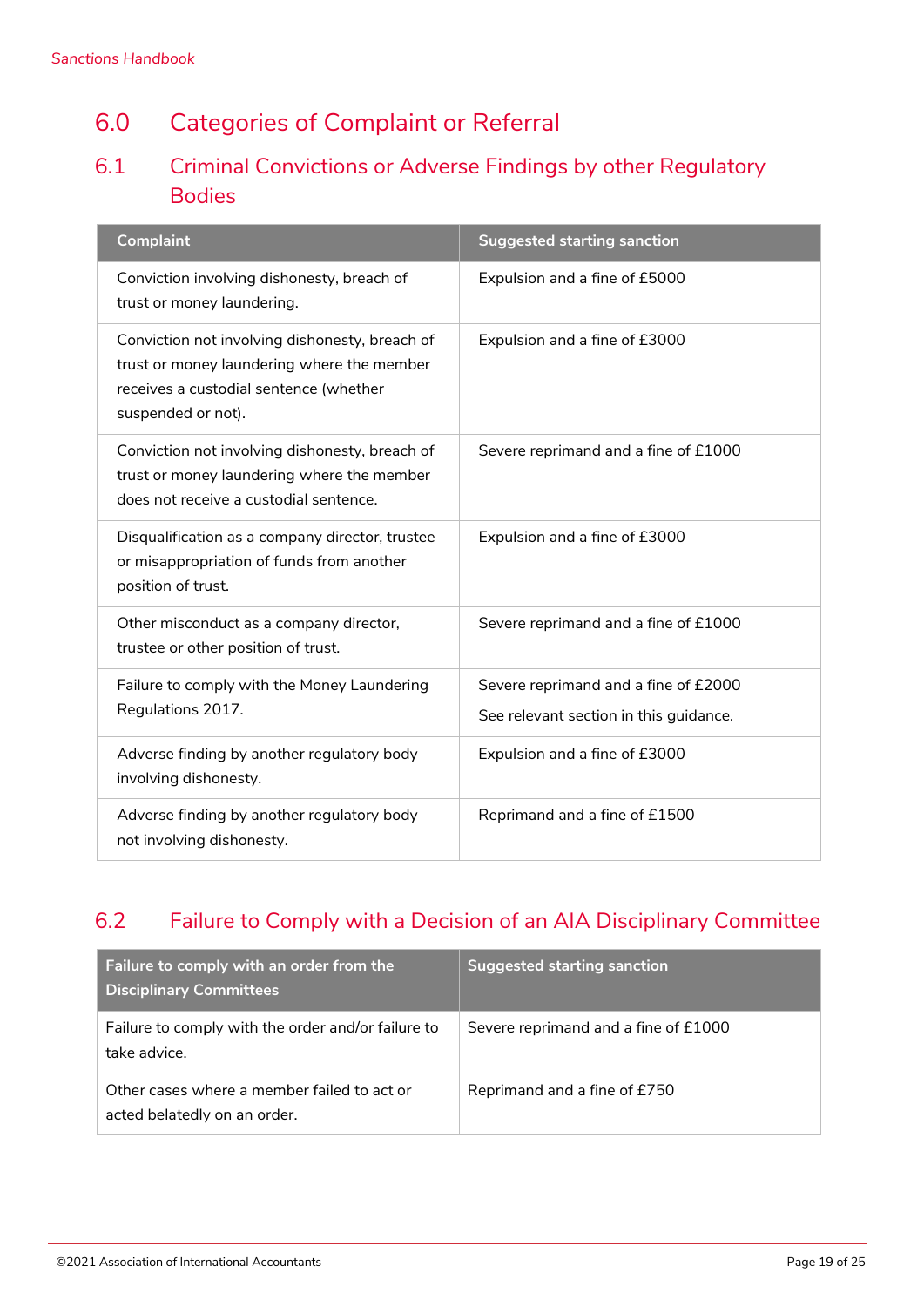## <span id="page-19-0"></span>6.3 Breach of AIA Bye-Laws and/or Regulations

| <b>Breach of AIA Bye-Laws and/or Regulations</b>                                                         | <b>Suggested starting sanction</b>   |
|----------------------------------------------------------------------------------------------------------|--------------------------------------|
| Practising without a practising certificate.                                                             | Severe reprimand and a fine of £1500 |
| Practising without carrying adequate<br>professional indemnity insurance.                                | Severe reprimand and a fine of £1500 |
| Failure to cooperate with arranging or<br>following a monitoring visit.                                  | Severe reprimand and a fine of £1000 |
| Failure to cooperate with the disciplinary<br>process.                                                   | Reprimand and a fine of £1000        |
| Failure to complete an annual<br>membership/and/or firm practice return within<br>the period specified.  | Reprimand and a fine of £1000        |
| Failure to notify of change of address.                                                                  | Reprimand and a fine of £500         |
| Holding out to be in practice or using the AIA's<br>designatory letters when not authorised to do<br>SO. | Reprimand and a fine of £1000        |
| Failure to certify CPD compliance or provide<br>evidence of such compliance.                             | Reprimand and a fine of £500         |
| Failure to make adequate arrangements for<br>absence, incapacity or death.                               | Reprimand and a fine of £500         |
| Failure to comply with the Public Practice<br>Regulations in respect of Clients Money.                   | Reprimand and a fine of £1000        |
| Failure to provide engagement letter to client.                                                          | Reprimand and a fine of £1000        |
| Failure to respond properly to professional<br>enquiry or handover.                                      | Reprimand and a fine of £1000        |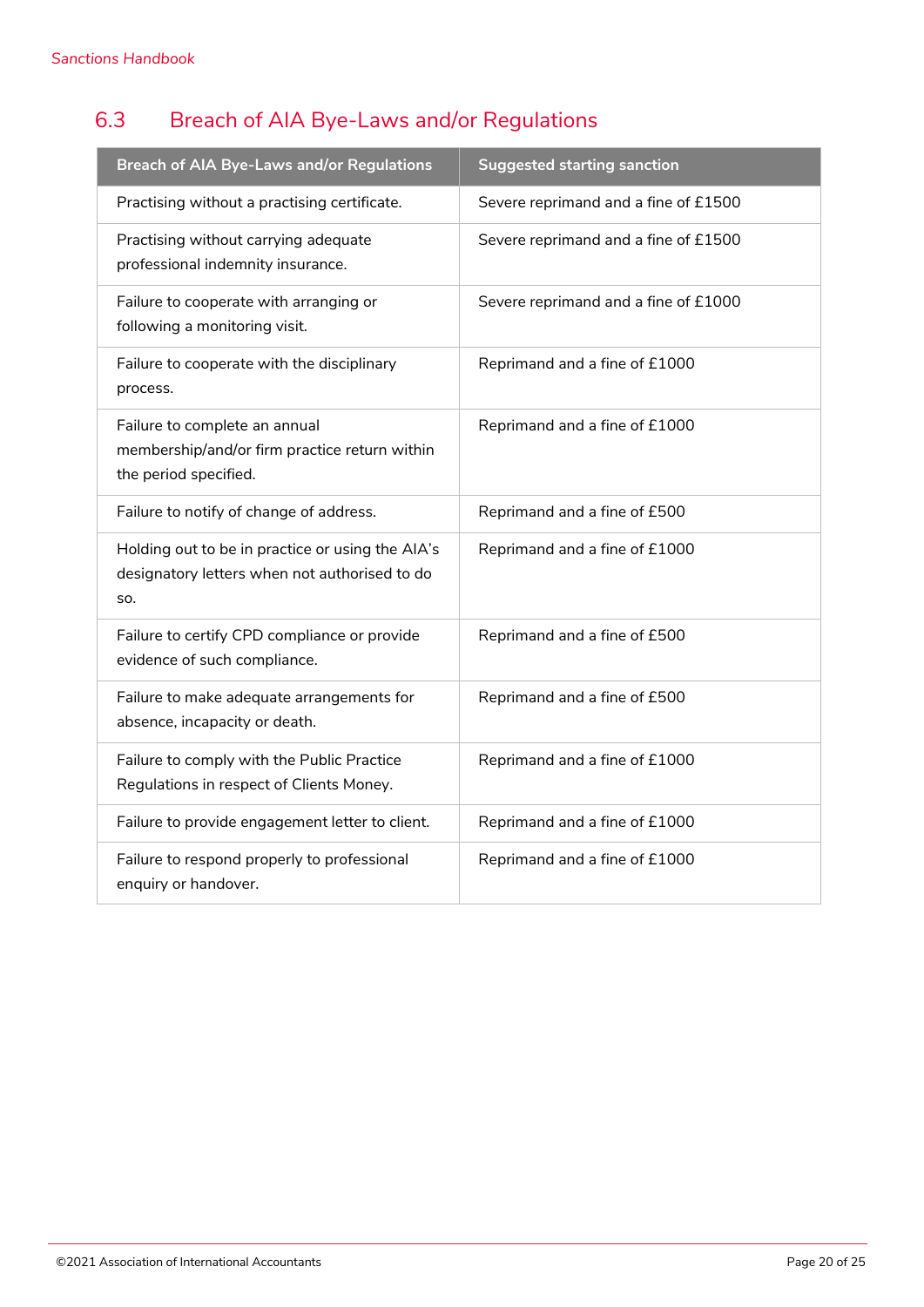## <span id="page-20-0"></span>6.4 Ethical Issues

| <b>Ethical Issues</b>                                                   | Suggested starting sanction          |
|-------------------------------------------------------------------------|--------------------------------------|
| Serious breach of fundamental principles of<br>AIA Code of Ethics.      | Severe reprimand and a fine of £3000 |
| Less serious breach of fundamental principles<br>of AIA Code of Ethics. | Reprimand and a fine of £1000        |
| Failure to communicate with successor or<br>transfer information.       | Reprimand and a fine of £1000        |
| Deceiving / misleading AIA / statutory<br>regulatory                    | Severe reprimand and a fine of £2000 |
| Failing to act with integrity                                           | Reprimand and a fine of £500         |
| Conflict of interest                                                    | Reprimand and a fine of £500         |
| Breach of confidentiality                                               | Reprimand and a fine of £500         |

## <span id="page-20-1"></span>6.5 General Accountancy Failings and Competence

| <b>Complaint</b>                                                                                                 | <b>Suggested starting sanction</b> |
|------------------------------------------------------------------------------------------------------------------|------------------------------------|
| Lack of attention, poor service or delay on client's<br>affairs.                                                 | Reprimand and a fine of £1000      |
| Bad advice.                                                                                                      | Reprimand and a fine of £1000      |
| Errors in client's accounts, financial statements,<br>payroll, assurance tax returns or other client<br>service. | Reprimand and a fine of £1000      |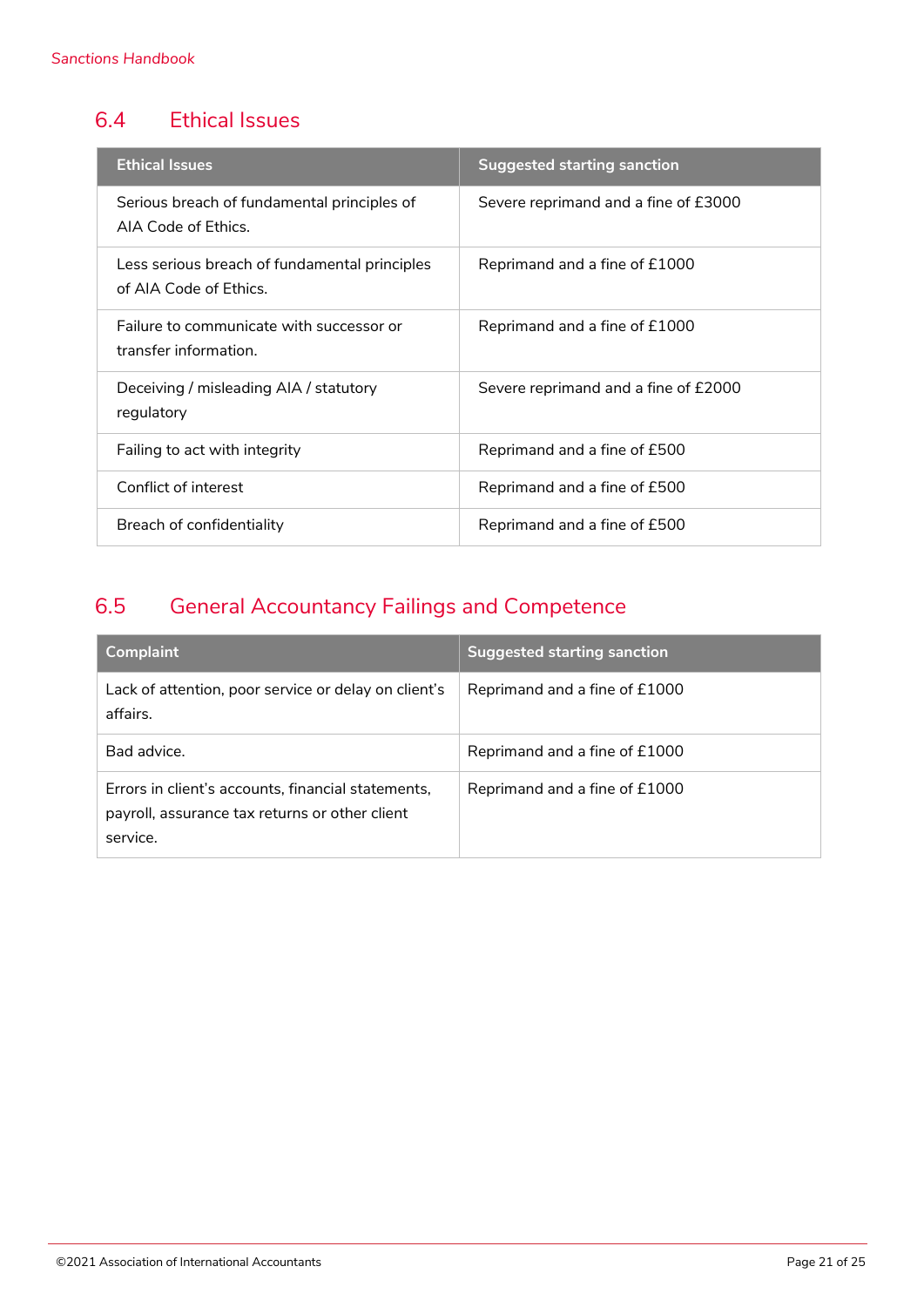## <span id="page-21-0"></span>6.6 Money Laundering Regulations 2017

| <b>Complaint</b>                                                                                                                                                                                                  | <b>Suggested starting sanction</b>   |
|-------------------------------------------------------------------------------------------------------------------------------------------------------------------------------------------------------------------|--------------------------------------|
| Failure to have appropriate policies, controls and<br>procedures in place (Regulation 19 and 20)                                                                                                                  | Severe reprimand and a fine of £2000 |
| Failure to follow firm's policies, controls and<br>procedures.                                                                                                                                                    | Severe reprimand and a fine of £2000 |
| Failure to have appropriate training for staff<br>(Regulation 24)                                                                                                                                                 | Severe reprimand and a fine of £2000 |
| Failure to implement the firm's policies and<br>procedures and / or have appropriate internal<br>controls to monitor compliance with policies,<br>controls and procedures (Regulation 21)                         | Severe reprimand and a fine of £2000 |
| Failure to take reasonable care to ensure no-one<br>is appointed to act, or continues to act, as an<br>officer or manager of the firm without approval by<br>AIA (Regulation 26)                                  | Severe reprimand and a fine of £2000 |
| Failure by firm to report an approved person with<br>a relevant criminal conviction to AIA within 30<br>days of the date on which the firm became aware<br>of the approved person's conviction (Regulation<br>26) | Severe reprimand and a fine of £2000 |
| Failure by firm to ensure appropriate AML<br>supervision is in place (Regulation 7) or firm<br>acting as a TCSP when not included on HMRC's<br>TCSP register (Regulation 56)                                      | Severe reprimand and a fine of £2000 |
| Failure to report                                                                                                                                                                                                 | Severe reprimand and a fine of £2000 |
| Deliberate tipping off                                                                                                                                                                                            | Severe reprimand and a fine of £2000 |
| Any other significant breach.                                                                                                                                                                                     | Severe reprimand and a fine of £2000 |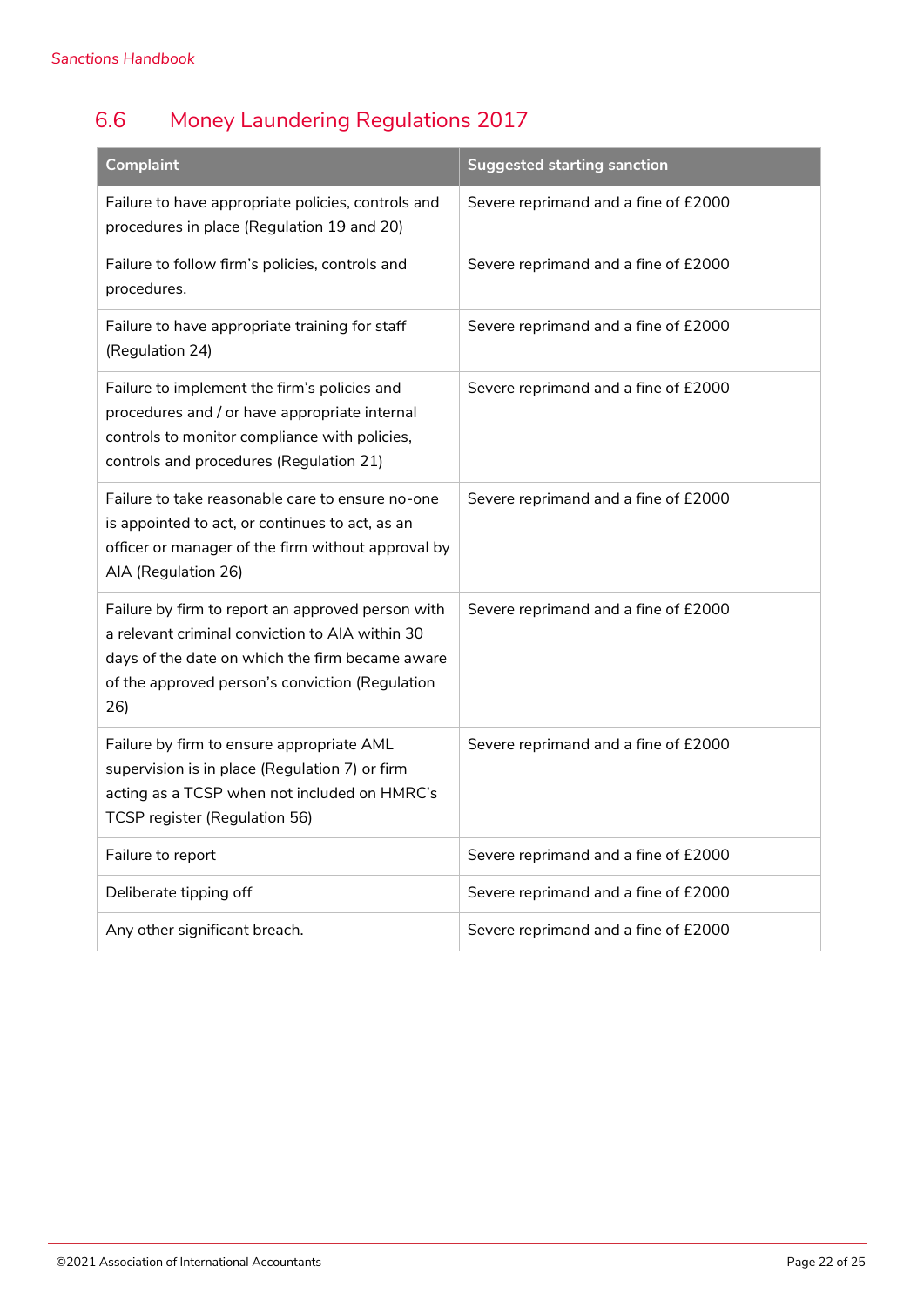## <span id="page-22-0"></span>6.7 Students and Exam Malpractice

*Reference: AIA Malpractice and Maladministration Policy: Table of Offences and Range of Penalties Applied to Exam Candidates*

In cases of Student malpractice, the Qualifications Committee will determine the application of a sanction or penalty according to the evidence presented, the nature and circumstances of the malpractice and the type of qualification involved.

The Committee can impose sanctions and penalties on candidates responsible for malpractice to:

- minimise the risk to the integrity of exams and assessments both in the present and in the future;
- maintain the confidence of the public in the delivery and awarding of qualifications;
- ensure as a minimum that there is nothing to gain from breaking the regulations; and
- deter others from doing likewise.

The Committee will normally impose sanctions and penalties to individuals found guilty of malpractice. When considering the action to be taken, the Committee will balance responsibilities towards the rest of the cohort and the students/candidates caught up in the malpractice incident.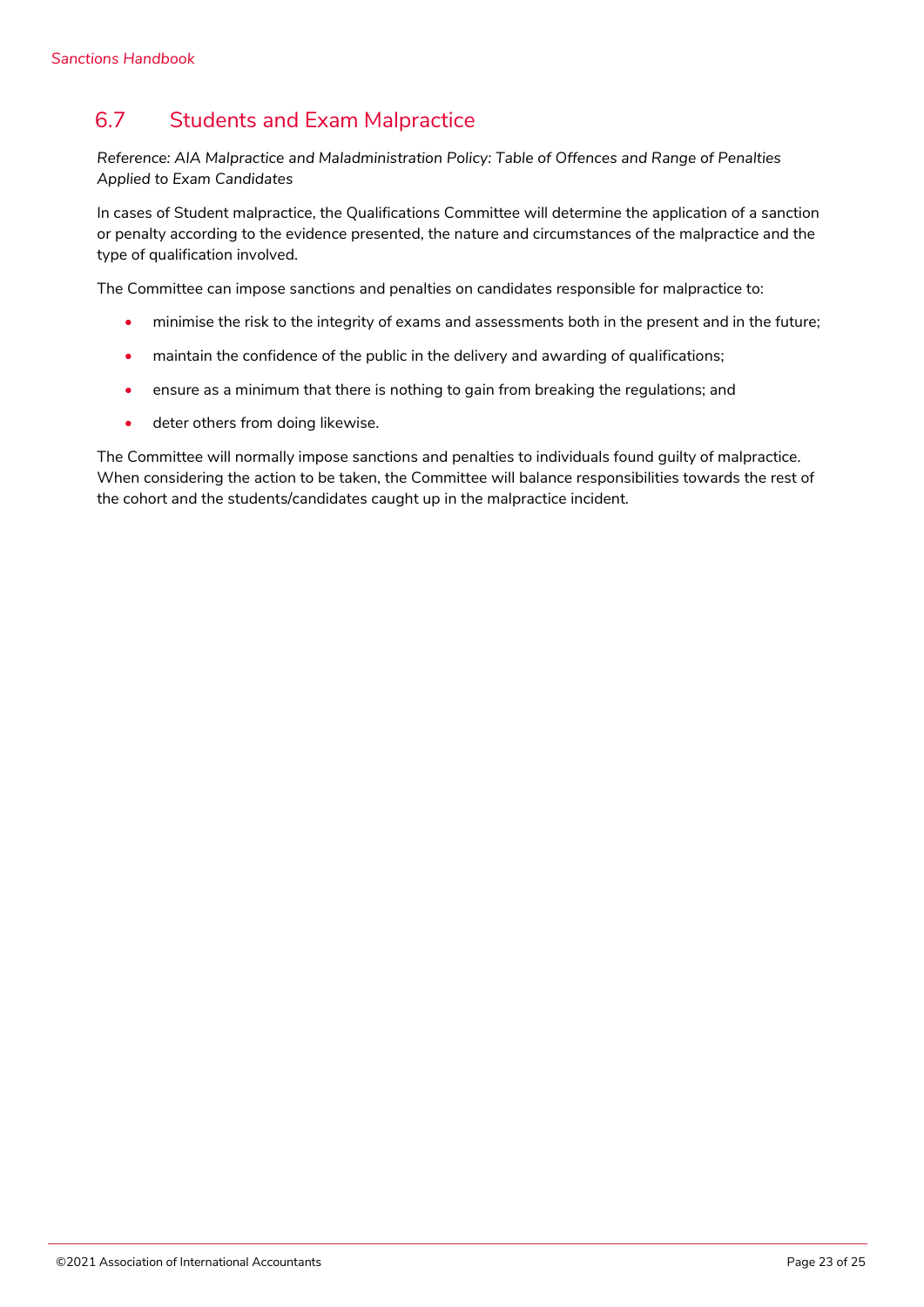## <span id="page-23-0"></span>7.0 Further Information and Contact

## <span id="page-23-1"></span>7.1 About AIA

The Association of International Accountants (AIA) was founded in the UK in 1928 as a professional accountancy body and promotes the concept of 'international accounting' to create a global network of accountants.

AIA is recognised by the UK government as a recognised qualifying body for statutory auditors under the Companies Act 2006, across the European Union under the mutual recognition of professional qualifications directive and as a prescribed body under the Companies (Auditing and Accounting) Act 2014 in the Republic of Ireland. AIA also has supervisory status for its members in the UK under the Money Laundering Regulations 2017. AIA is a Commonwealth Accredited Organisation.

AIA believes in creating a global accountancy profession and supports the International Federation of Accountants (IFAC) in their vision of a global accountancy profession recognised as a valued leader in the development of strong and sustainable organisations, financial markets and economies. AIA has adopted IFAC's Code of Ethics for professional accountants and also incorporates IFAC's International Education Standards (IES) into its qualifications and policies.

AIA has members working throughout the whole spectrum of the accountancy profession. Many of our members are at the top of the accountancy industry, from senior management to director level. Conversely, significant numbers of our members work in small and medium sized businesses (SMEs) and we strive to champion the importance of SMEs and their needs.

## <span id="page-23-2"></span>7.2 Further Information

If you require any further information, please contact:

#### **Secretary to the Disciplinary Process**

The Association of International Accountants Staithes 3 The Watermark Metro Riverside Newcastle upon Tyne NE11 9SN United Kingdom

T: +44 (0)191 493 0277 E: [aia@aiaworldwide.com](mailto:aia@aiaworldwide.com)